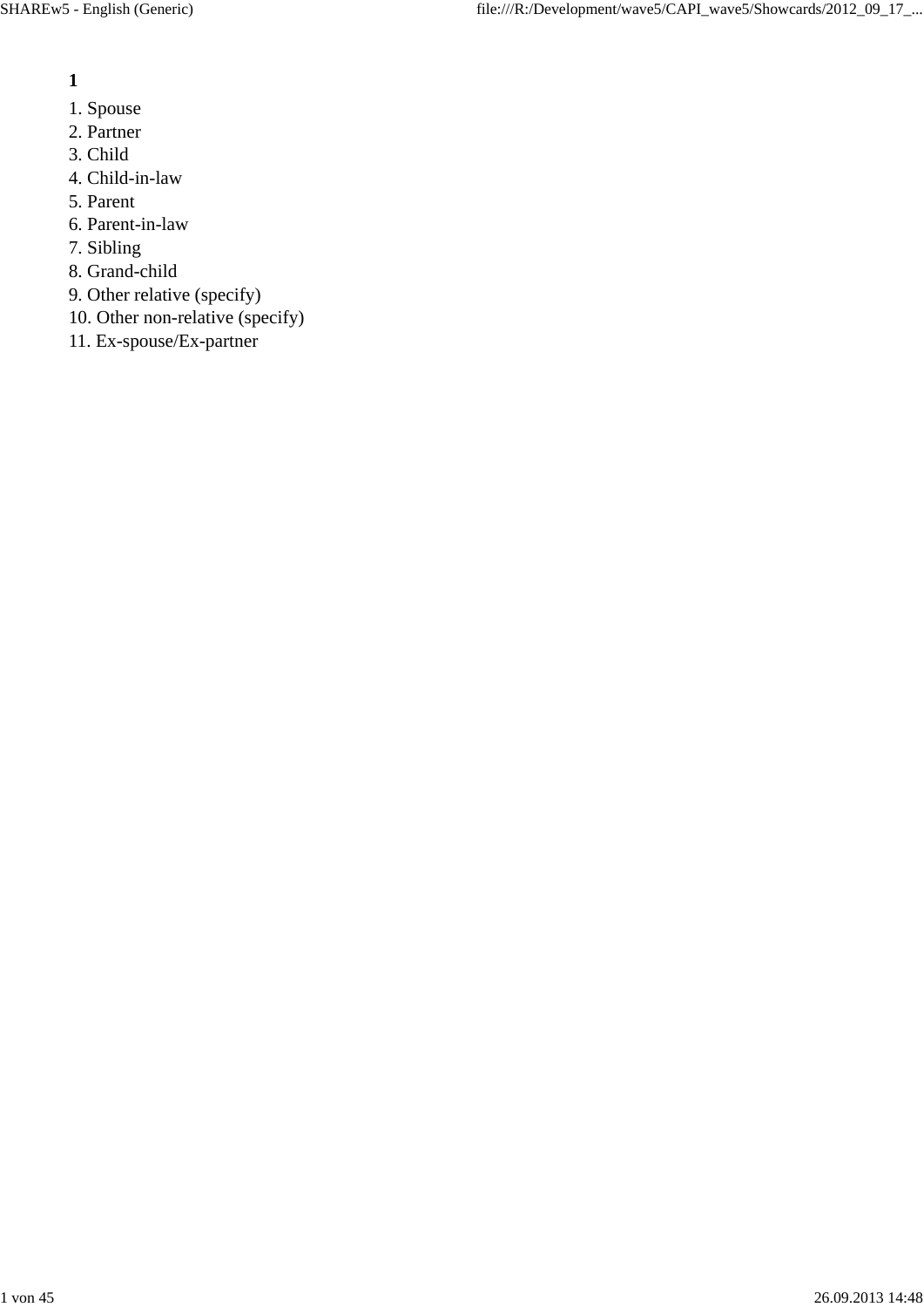- 1. No schooling/education at all
- 2. Some education, but less than [instead of put respective country specific degr.]
- 3. Country specific category
- 4. Country specific category
- 5. Country specific category
- 6. Country specific category
- 7. Country specific category
- 8. Country specific category
- 9. Country specific category
- 10. Leaving certificate 10
- 11. Country specific category
- 12. Country specific category
- 13. Country specific category
- 14. Country specific category
- 15. Country specific category
- 97. Other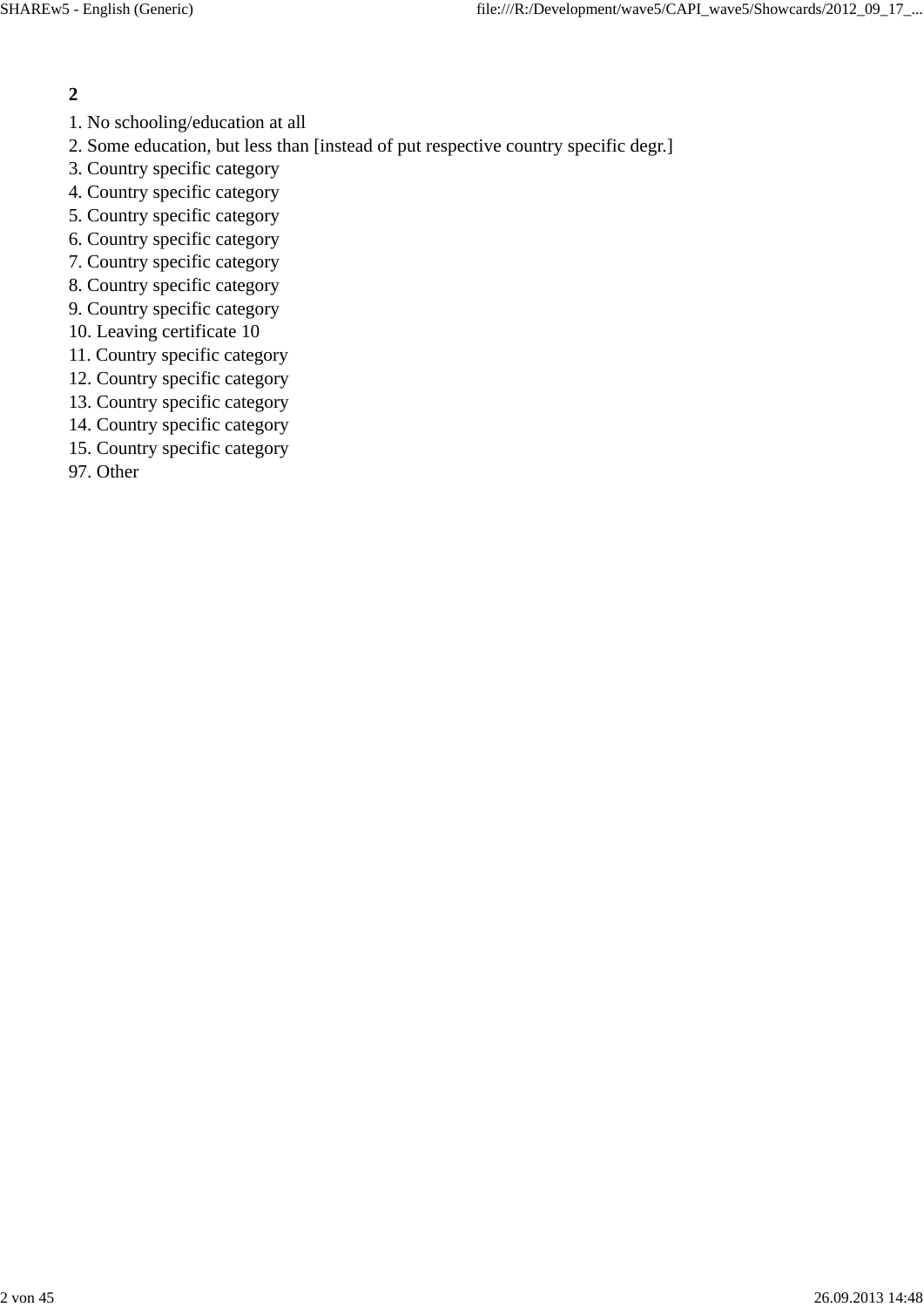- 1. No higher education/vocational training
- 2. Some education, but less than [instead of put respective country specific degr.]
- 3. Country specific category
- 4. Country specific category
- 5. Country specific category
- 6. Country specific category
- 7. Country specific category
- 8. Country specific category
- 9. Country specific category
- 10. Leaving certificate 10
- 11. Country specific category
- 12. Country specific category
- 13. Country specific category
- 14. Country specific category
- 15. Country specific category
- 95. Still in education
- 97. Other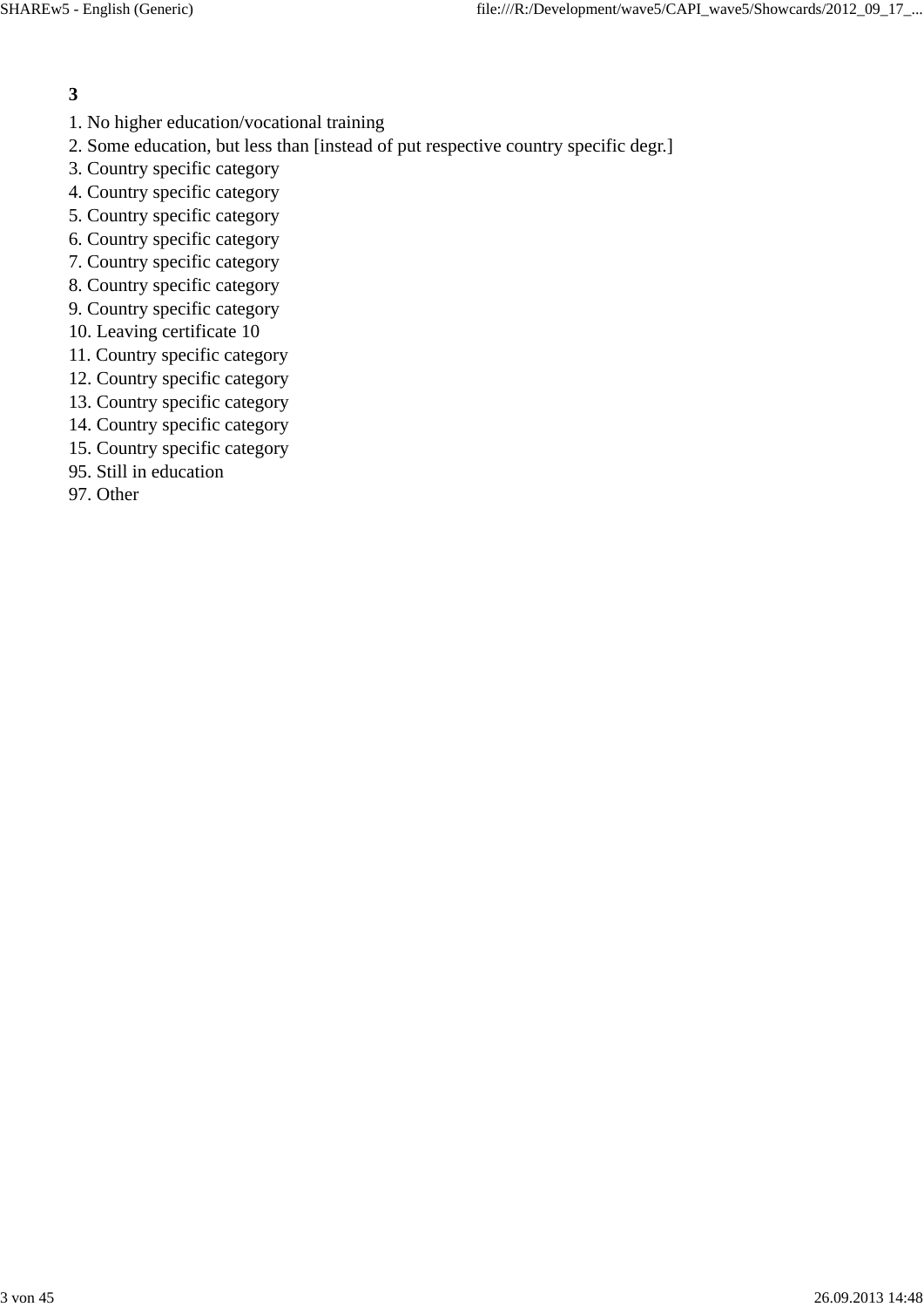- 1. Married and living together with spouse
- 2. Registered partnership
- 3. Married, living separated from spouse
- 4. Never married
- 5. Divorced
- 6. Widowed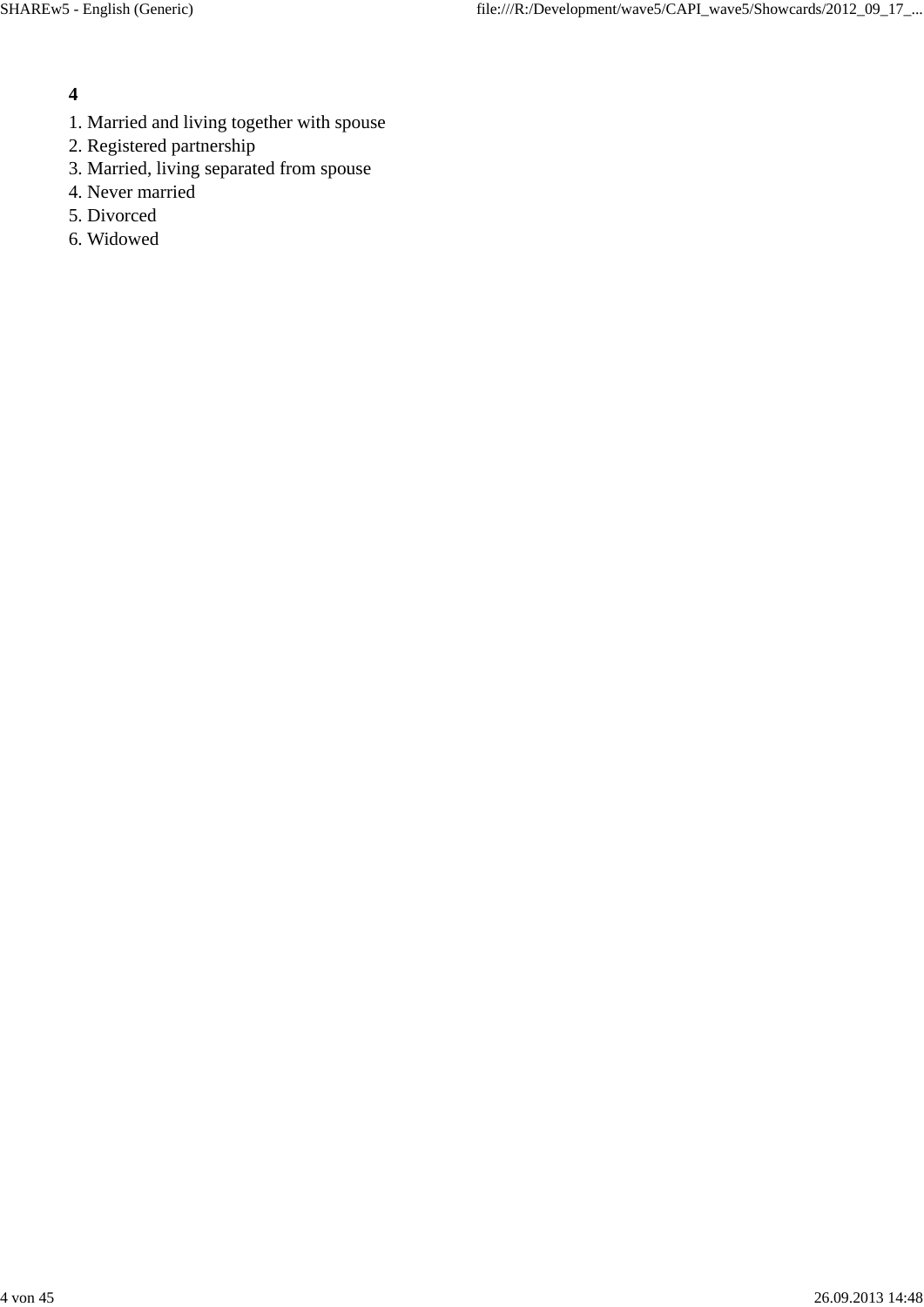- 1. In the same household
- 2. In the same building
- 3. Less than 1 kilometre away
- 4. Between 1 and 5 kilometres away
- 5. Between 5 and 25 kilometres away
- 6. Between 25 and 100 kilometres away
- 7. Between 100 and 500 kilometres away
- 8. More than 500 kilometres away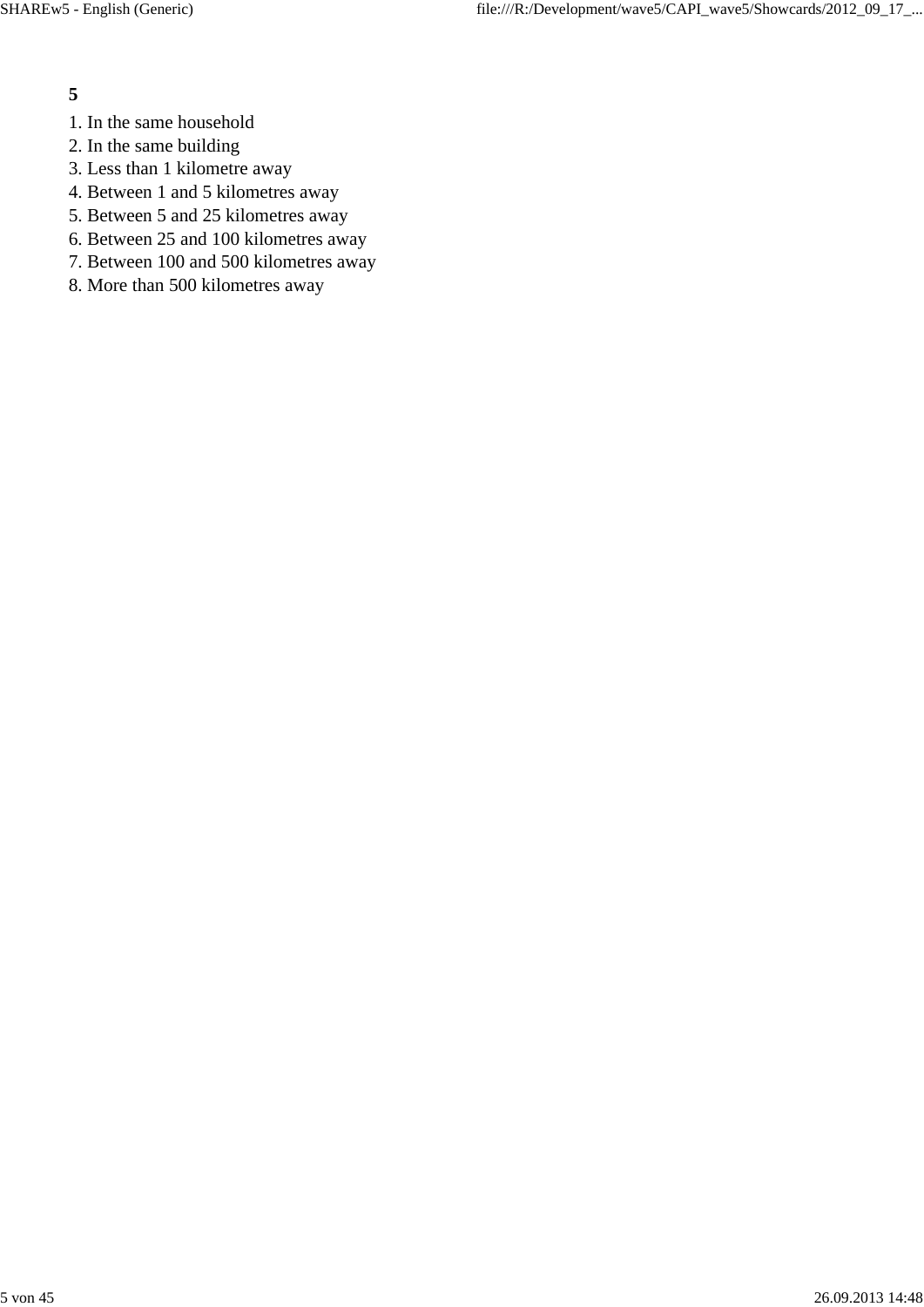- 1. Full-time employed
- 2. Part-time employed
- 3. Self-employed or working for own family business
- 4. Unemployed
- 5. In vocational training/ retraining/education
- 6. Parental leave
- 7. In retirement or early retirement
- 8. Permanently sick or disabled
- 9. Looking after home or family
- 97. Other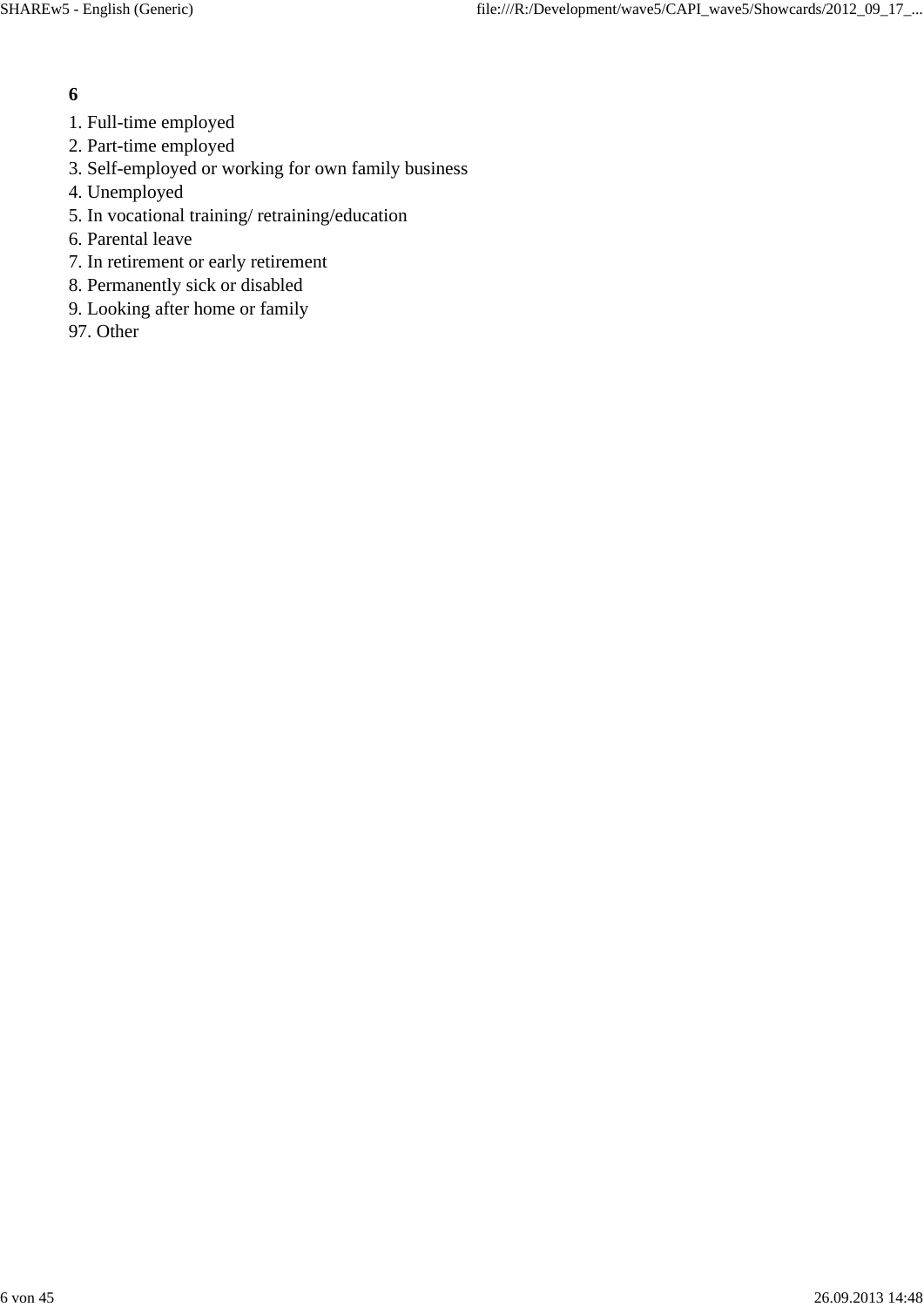1. A heart attack including myocardial infarction or coronary thrombosis or any other heart problem including congestive heart failure

- 2. High blood pressure or hypertension
- 3. High blood cholesterol
- 4. A stroke or cerebral vascular disease
- 5. Diabetes or high blood sugar
- 6. Chronic lung disease such as chronic bronchitis or emphysema
- 10. Cancer or malignant tumour, including leukaemia or lymphoma, but excluding minor skin cancers
- 11. Stomach or duodenal ulcer, peptic ulcer
- 12. Parkinson disease
- 13. Cataracts
- 14. Hip fracture
- 15. Other fractures

16. Alzheimer's disease, dementia, organic brain syndrome, senility or any other serious memory impairment

- 18. Other affective or emotional disorders, including anxiety, nervous or psychiatric problems
- 19. Rheumatoid Arthritis
- 20. Osteoarthritis, or other rheumatism
- 96. None
- 97. Other conditions, not yet mentioned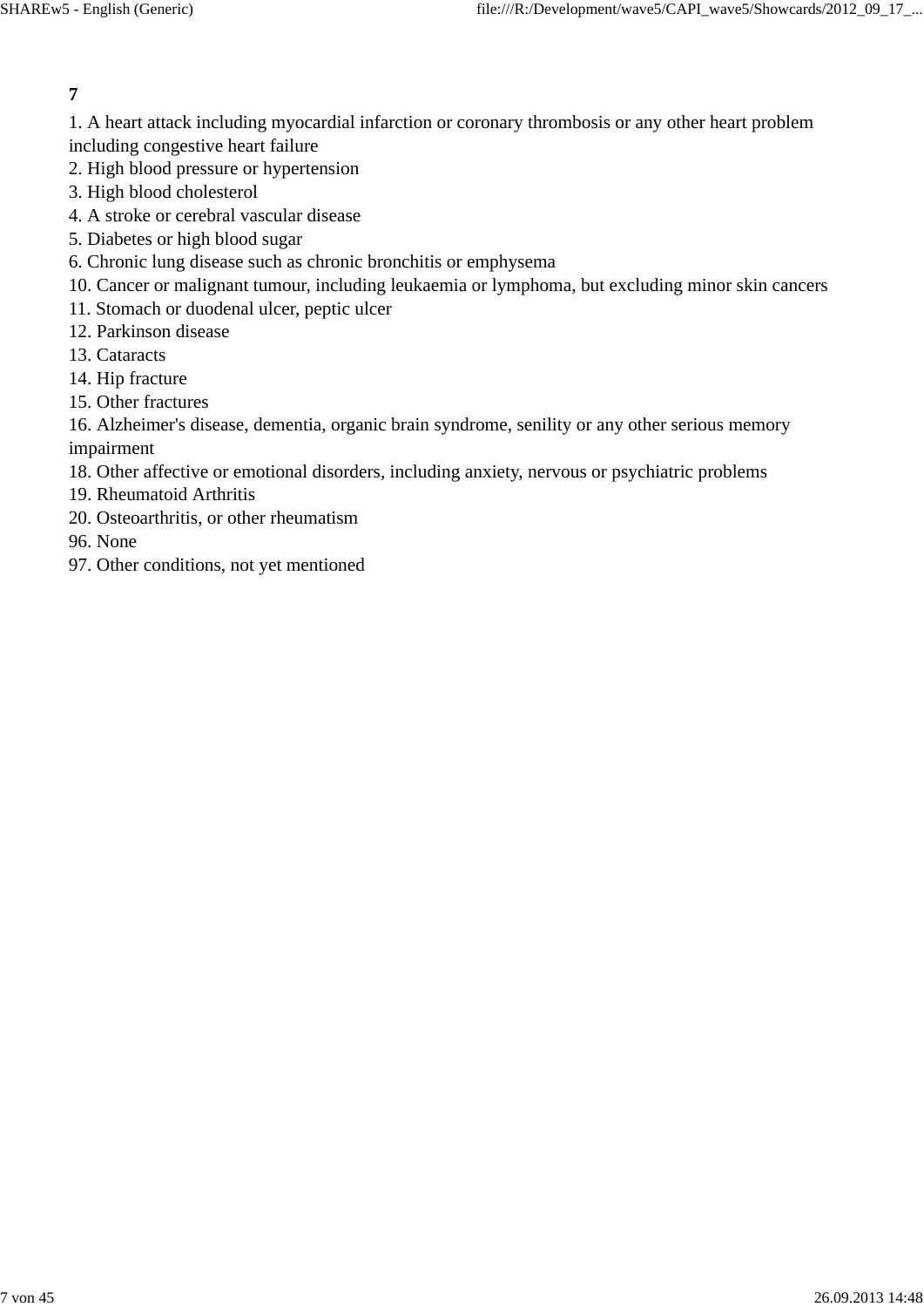- 1. Drugs for high blood cholesterol
- 2. Drugs for high blood pressure
- 3. Drugs for coronary or cerebrovascular diseases
- 4. Drugs for other heart diseases
- 6. Drugs for diabetes
- 7. Drugs for joint pain or for joint inflammation
- 8. Drugs for other pain (e.g. headache, back pain, etc.)
- 9. Drugs for sleep problems
- 10. Drugs for anxiety or depression
- 11. Drugs for osteoporosis
- 13. Drugs for stomach burns
- 14. Drugs for chronic bronchitis
- 15. Drugs for suppressing inflammation (only glucocorticoids or steroids)
- 96. None
- 97. Other drugs, not yet mentioned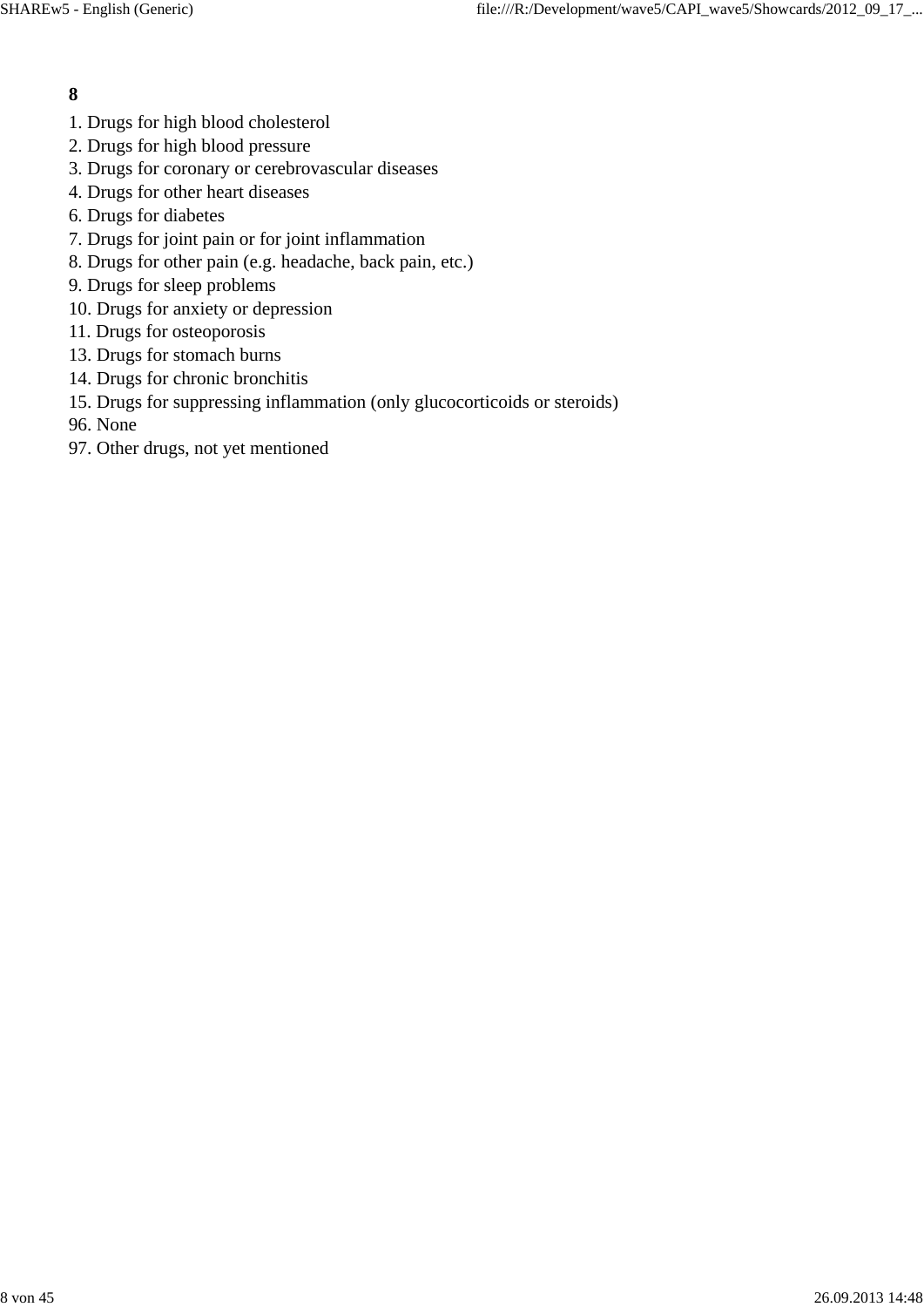- 1. Back
- 2. Hips
- 3. Knees
- 4. Other joints
- 5. Mouth/Teeth
- 6. Other parts of the body, but not joints
- 7. All over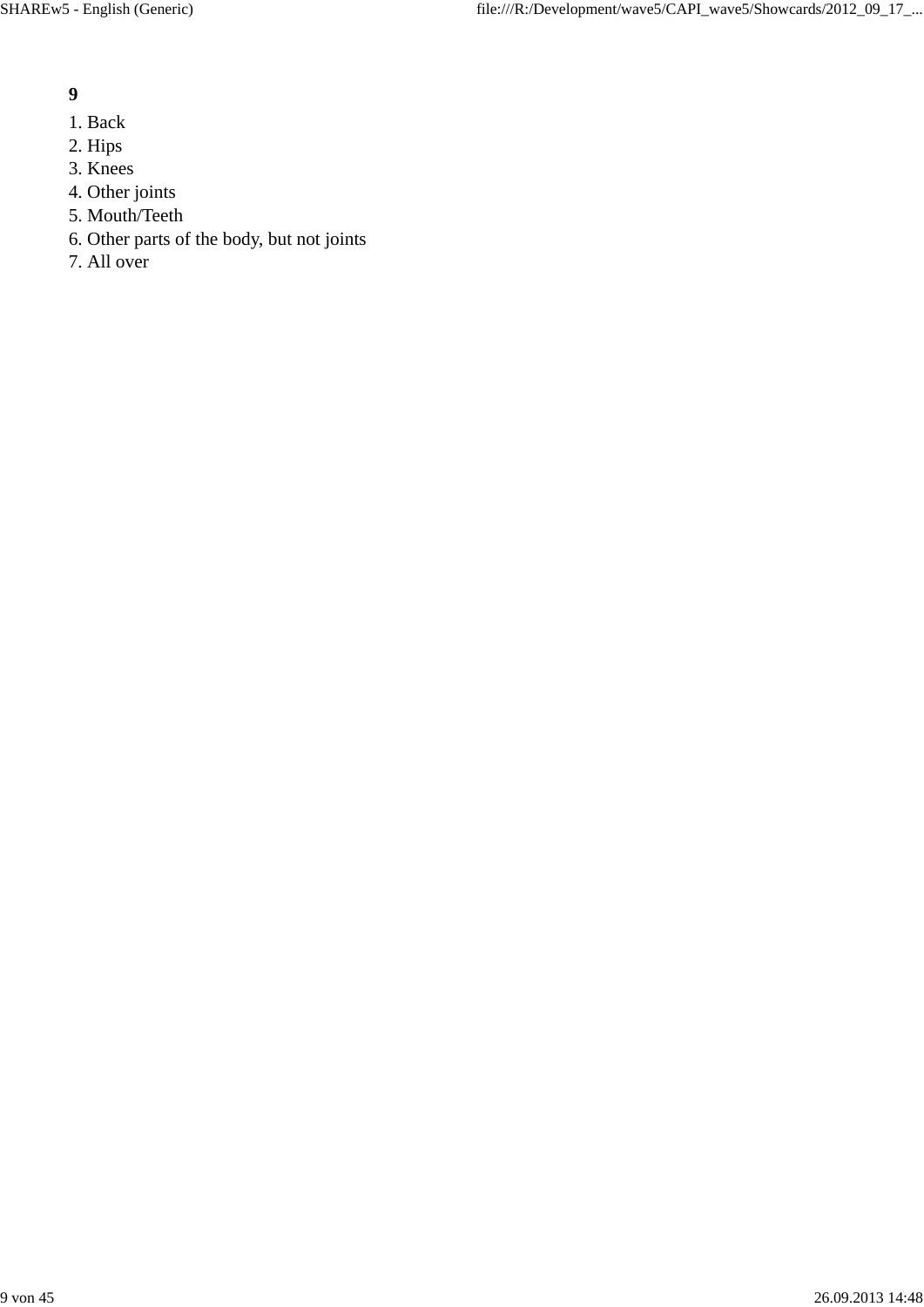- 1. Falling down
- 2. Fear of falling down
- 3. Dizziness, faints or blackouts
- 4. Fatigue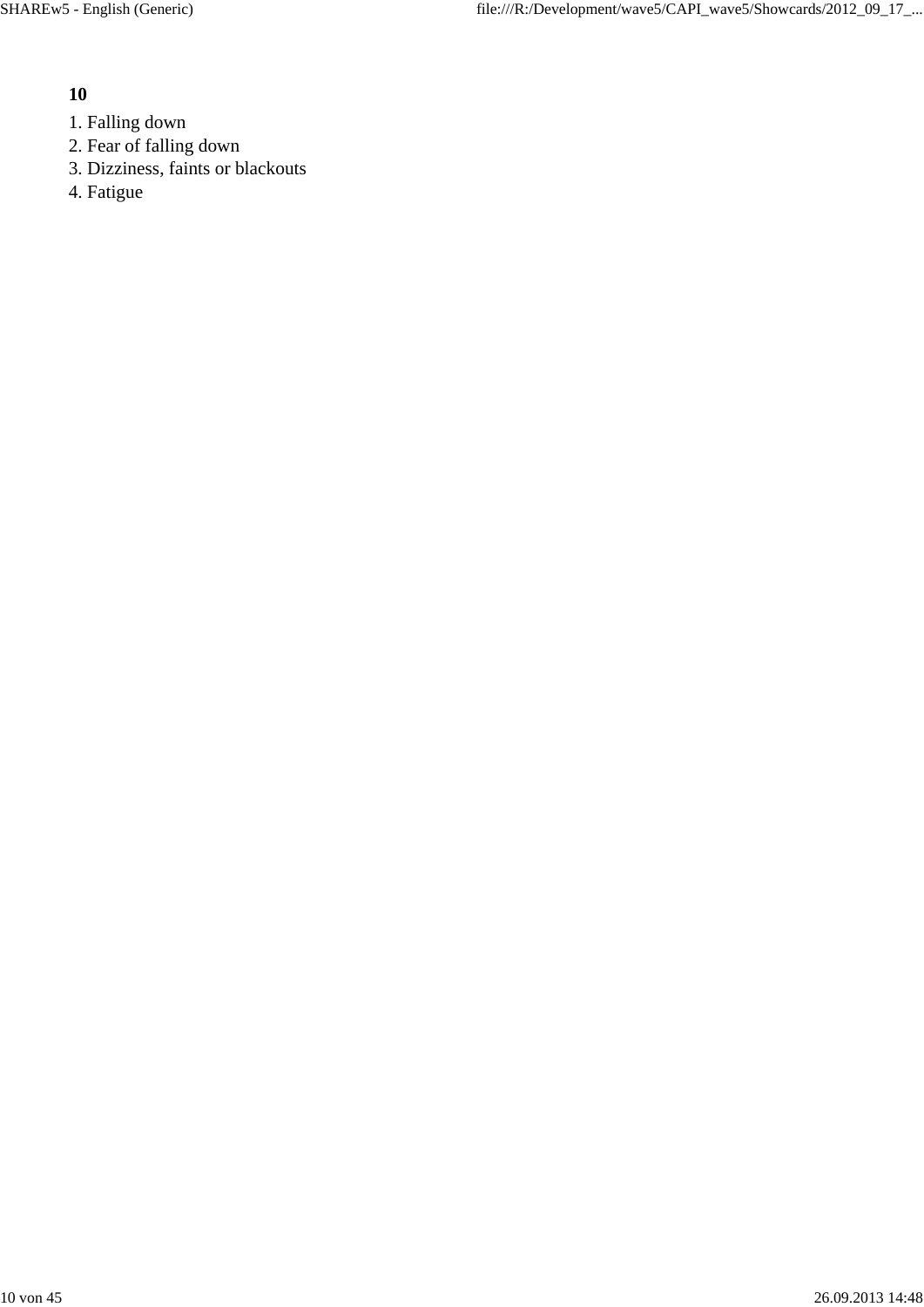- 1. Drugs for high blood cholesterol
- 2. Drugs for high blood pressure
- 3. Drugs for coronary or cerebrovascular diseases
- 4. Drugs for other heart diseases
- 6. Drugs for diabetes
- 9. Drugs for sleep problems
- 10. Drugs for anxiety or depression
- 11. Drugs for osteoporosis
- 13. Drugs for stomach burns, gastritis or reflux symptoms
- 15. Drugs for chronic bronchitis or asthma
- 16. Drugs for musculoskeletal pain (joint pain, muscle pain, back pain)
- 17. Drugs for other pain (e.g. headache, toothache)
- 18. Drugs for suppressing the immune system, such as glucocorticoids/steroids
- 19. D-vitamin (either in combination or alone)
- 96. None
- 97. Other drugs, not yet mentioned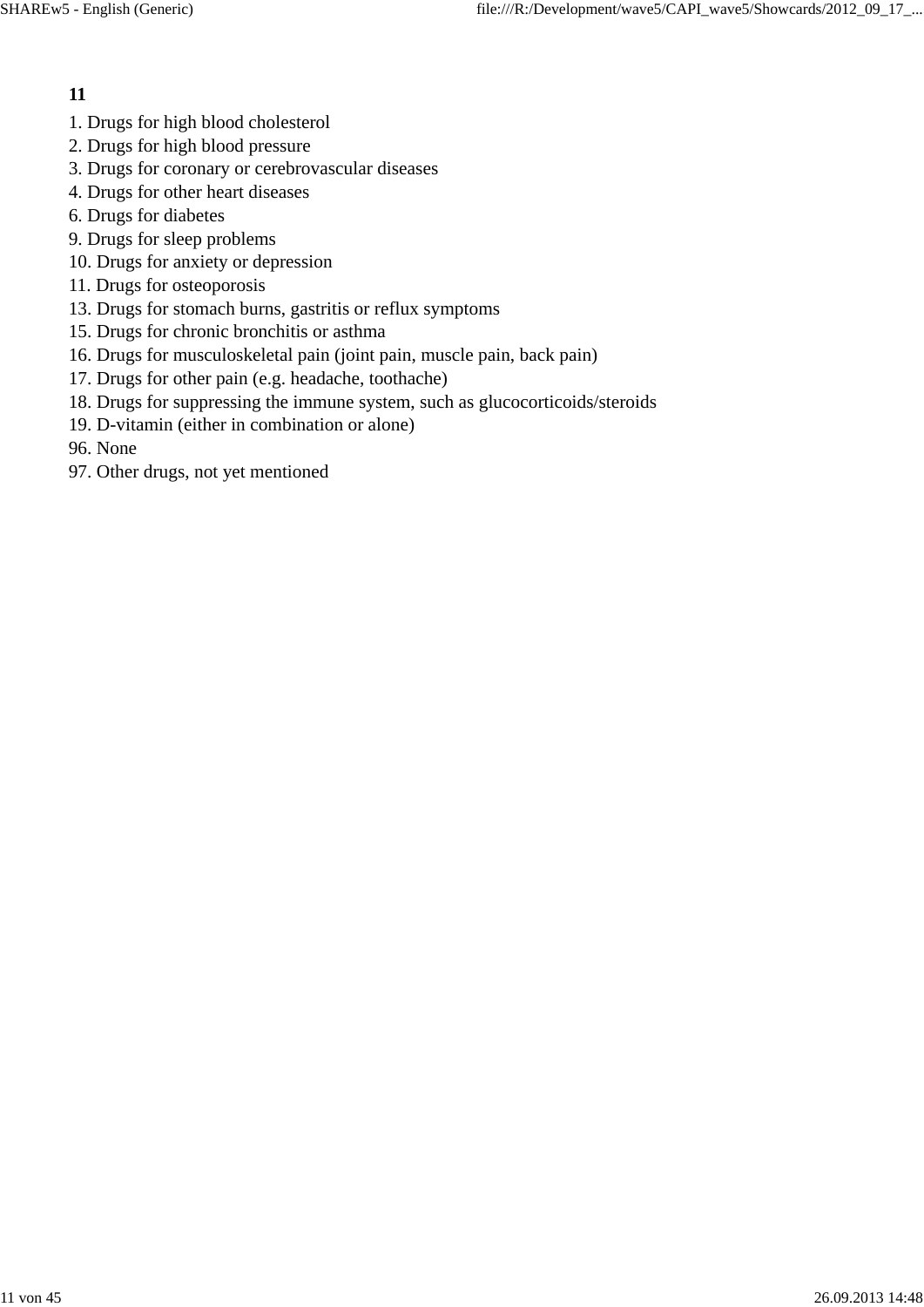- 1. Walking 100 metres
- 2. Sitting for about two hours
- 3. Getting up from a chair after sitting for long periods
- 4. Climbing several flights of stairs without resting
- 5. Climbing one flight of stairs without resting
- 6. Stooping, kneeling, or crouching
- 7. Reaching or extending your arms above shoulder level
- 8. Pulling or pushing large objects like a living room chair
- 9. Lifting or carrying weights over 10 pounds/ 5 kilos, like a heavy bag of groceries
- 10. Picking up a small coin from a table
- 96. None of these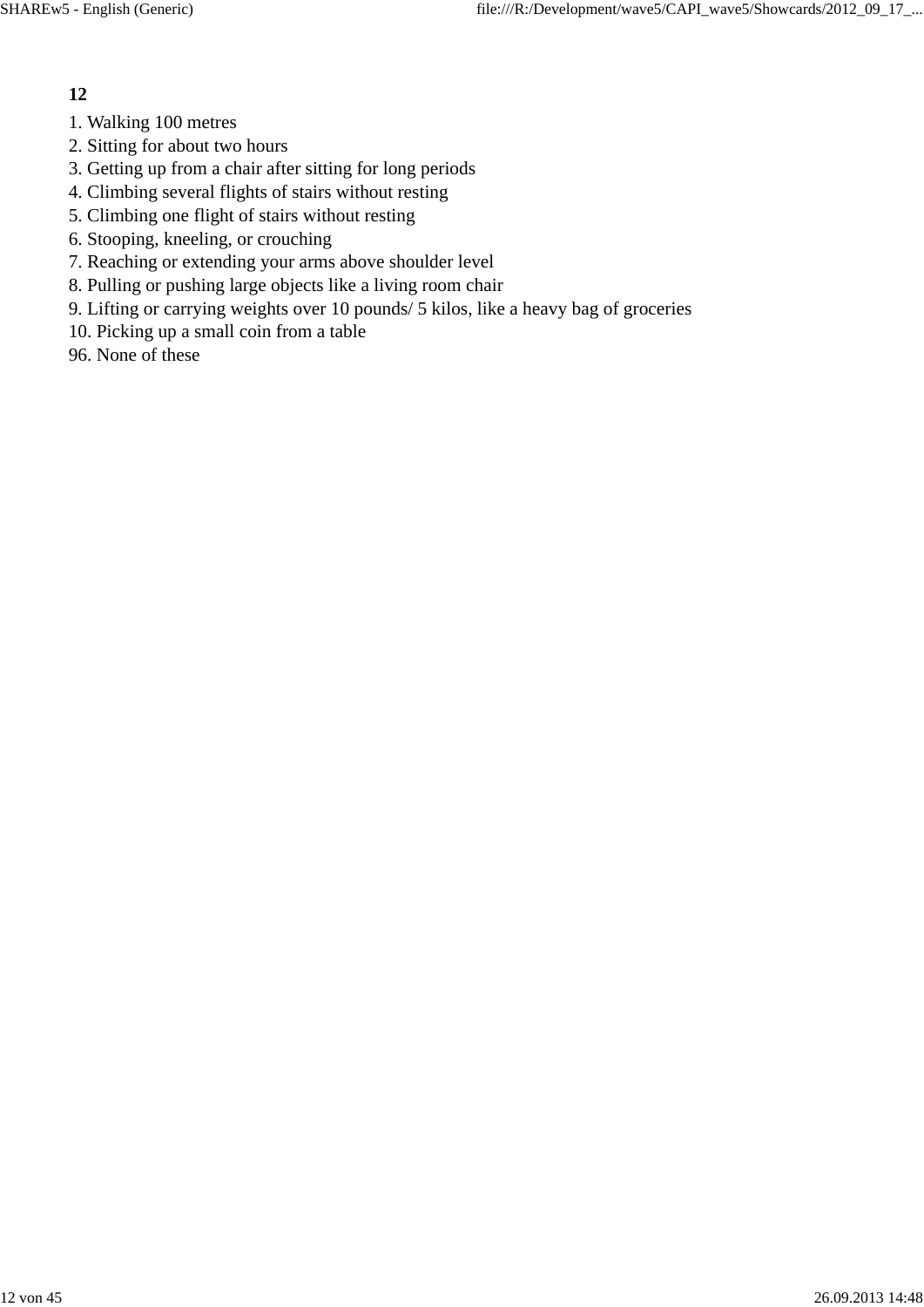- 1. Dressing, including putting on shoes and socks
- 2. Walking across a room
- 3. Bathing or showering
- 4. Eating, such as cutting up your food
- 5. Getting in or out of bed
- 6. Using the toilet, including getting up or down
- 7. Using a map to figure out how to get around in a strange place
- 8. Preparing a hot meal
- 9. Shopping for groceries
- 10. Making telephone calls
- 11. Taking medications
- 12. Doing work around the house or garden
- 13. Managing money, such as paying bills and keeping track of expenses
- 96. None of these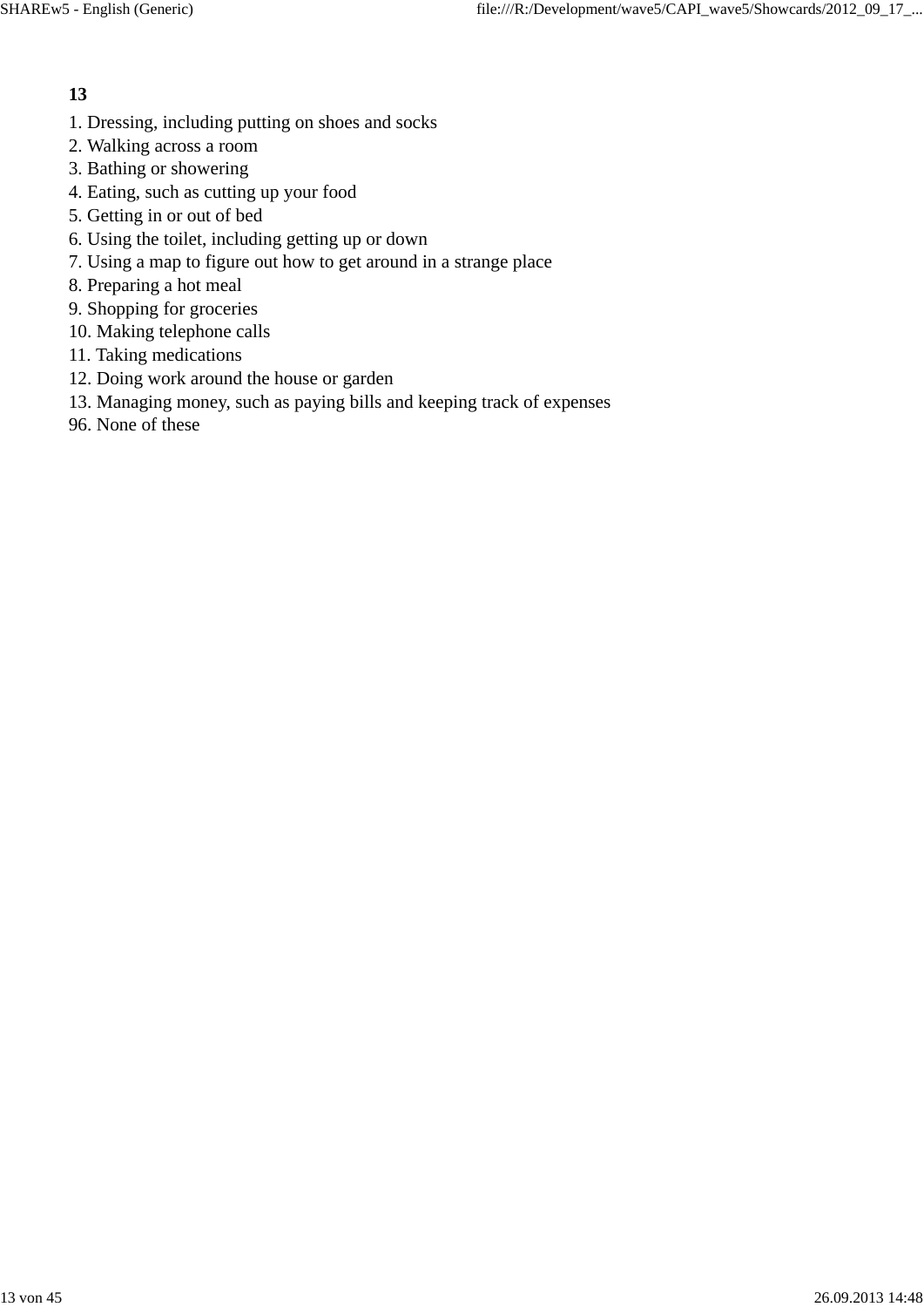- 1. Almost every day
- 2. Five or six days a week
- 3. Three or four days a week
- 4. Once or twice a week
- 5. Once or twice a month
- 6. Less than once a month
- 7. Not at all in the last 3 months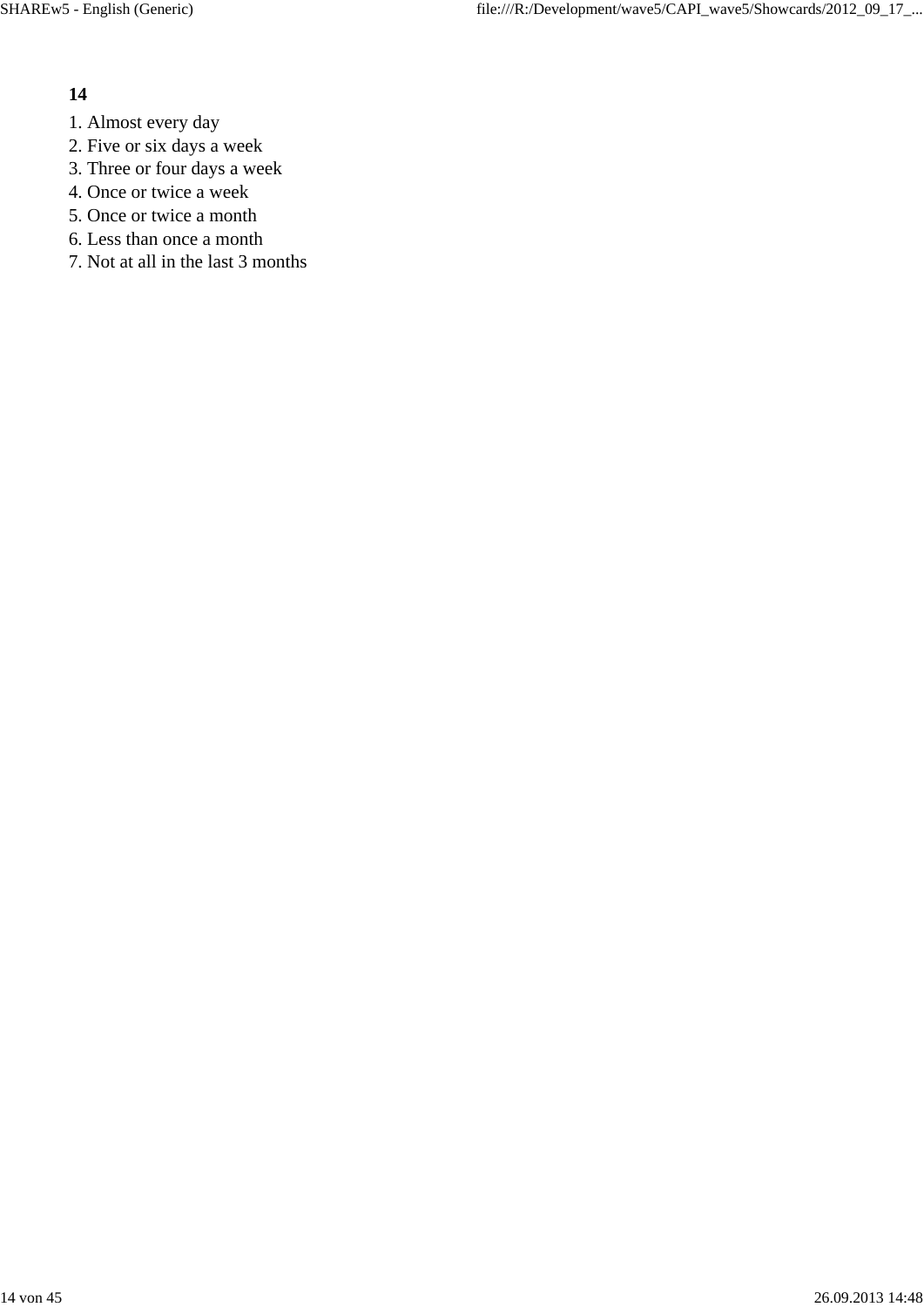- 1. Every day
- 2. 3-6 times a week
- 3. Twice a week
- 4. Once a week
- 5. Less than once a week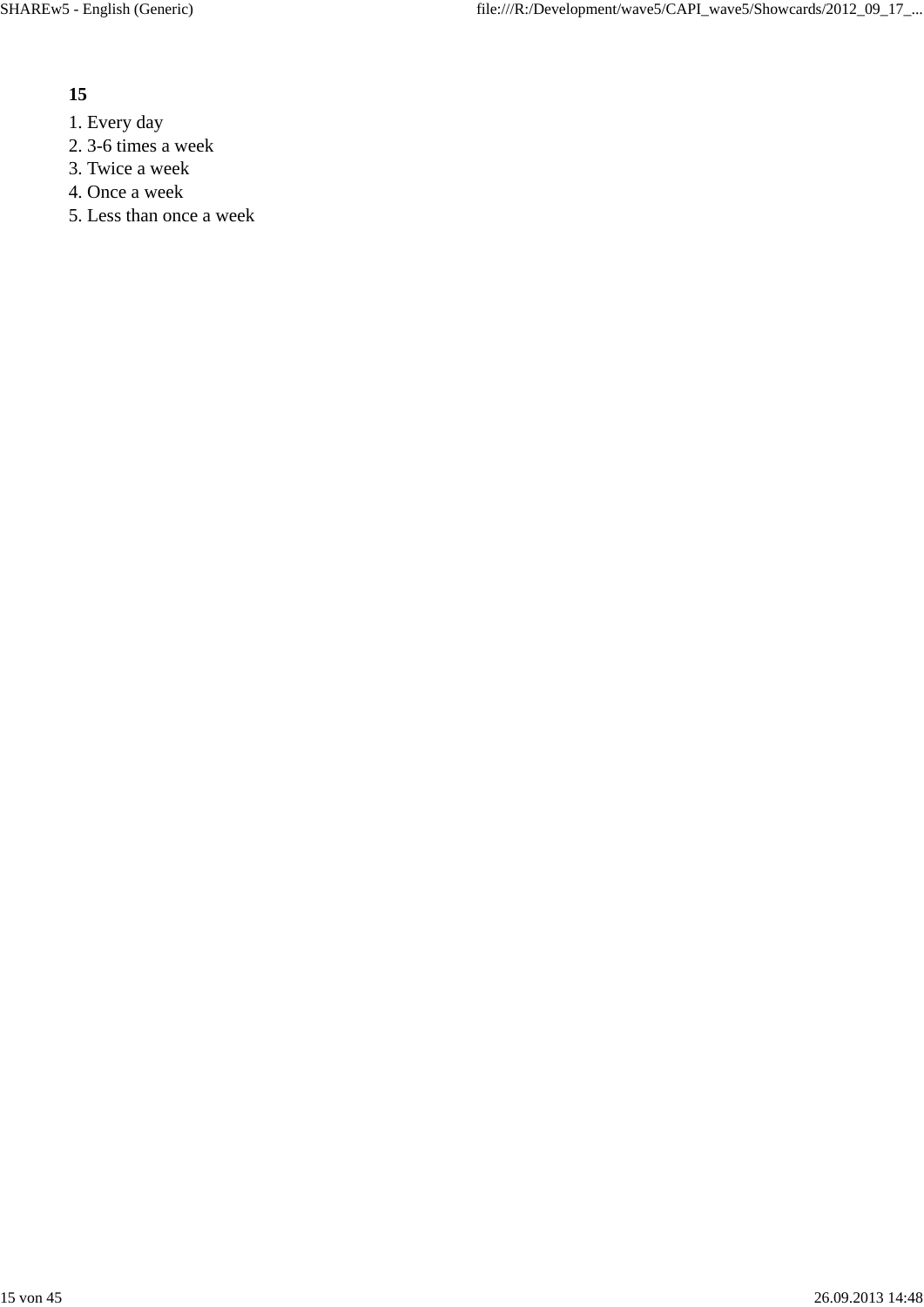- 1. Legislator, senior official or manager
- 2. Professional
- 3. Technician or associate professional
- 4. Clerk
- 5. Service worker and shop and market sales worker
- 6. Skilled agricultural or fishery worker
- 7. Craft and related trades worker
- 8. Plant and machine operator or assembler
- 9. Elementary occupation
- 10. Armed forces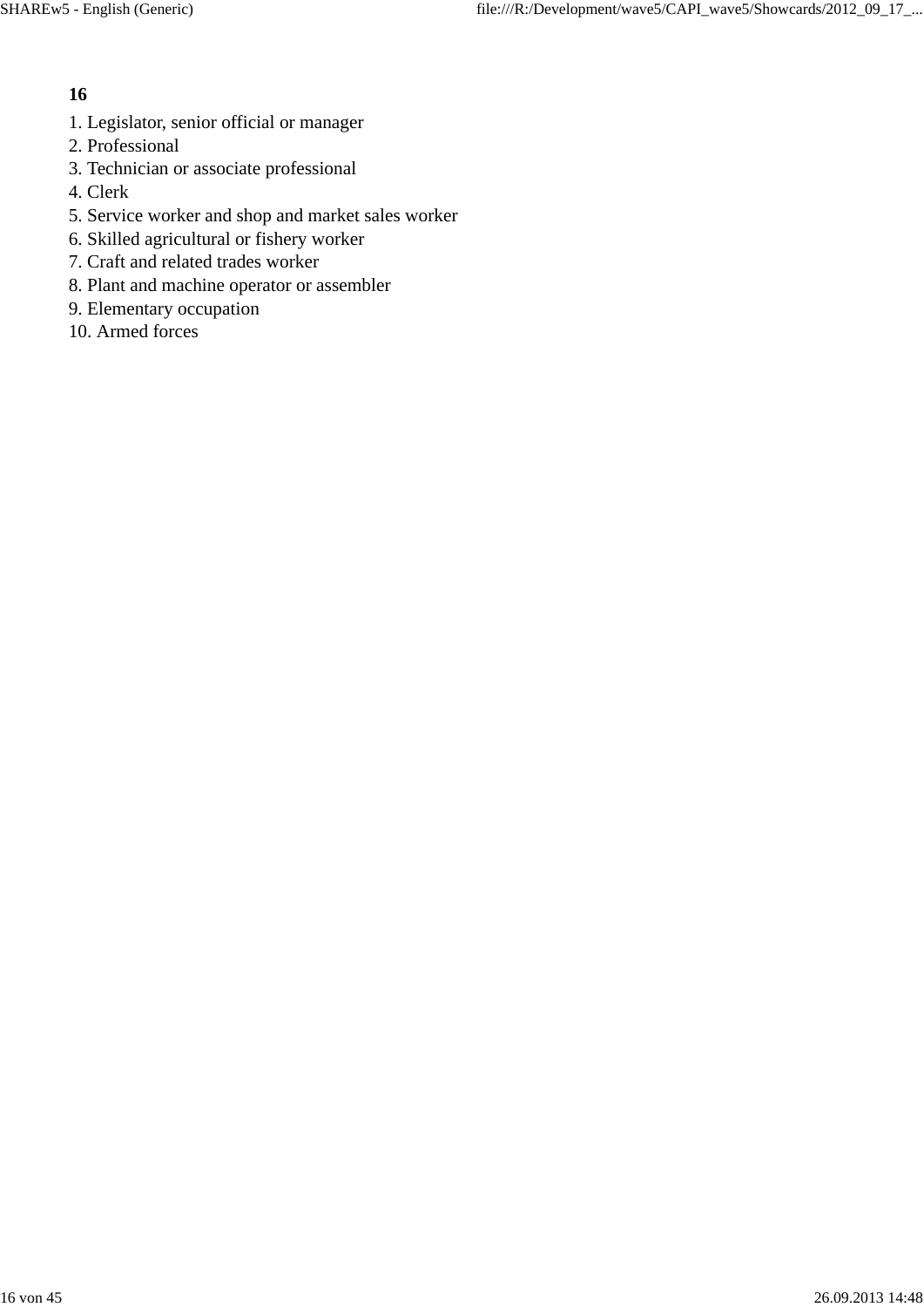- 1. Agriculture, hunting, forestry, fishing
- 2. Mining and quarrying
- 3. Manufacturing
- 4. Electricity, gas and water supply
- 5. Construction
- 6. Wholesale and retail trade; repair of motor vehicles, motorcycles and personal and household goods
- 7. Hotels and restaurants
- 8. Transport, storage and communication
- 9. Financial intermediation
- 10. Real estate, renting and business activities
- 11. Public administration and defence; compulsory social security
- 12. Education
- 13. Health and social work
- 14. Other community, social and personal service activities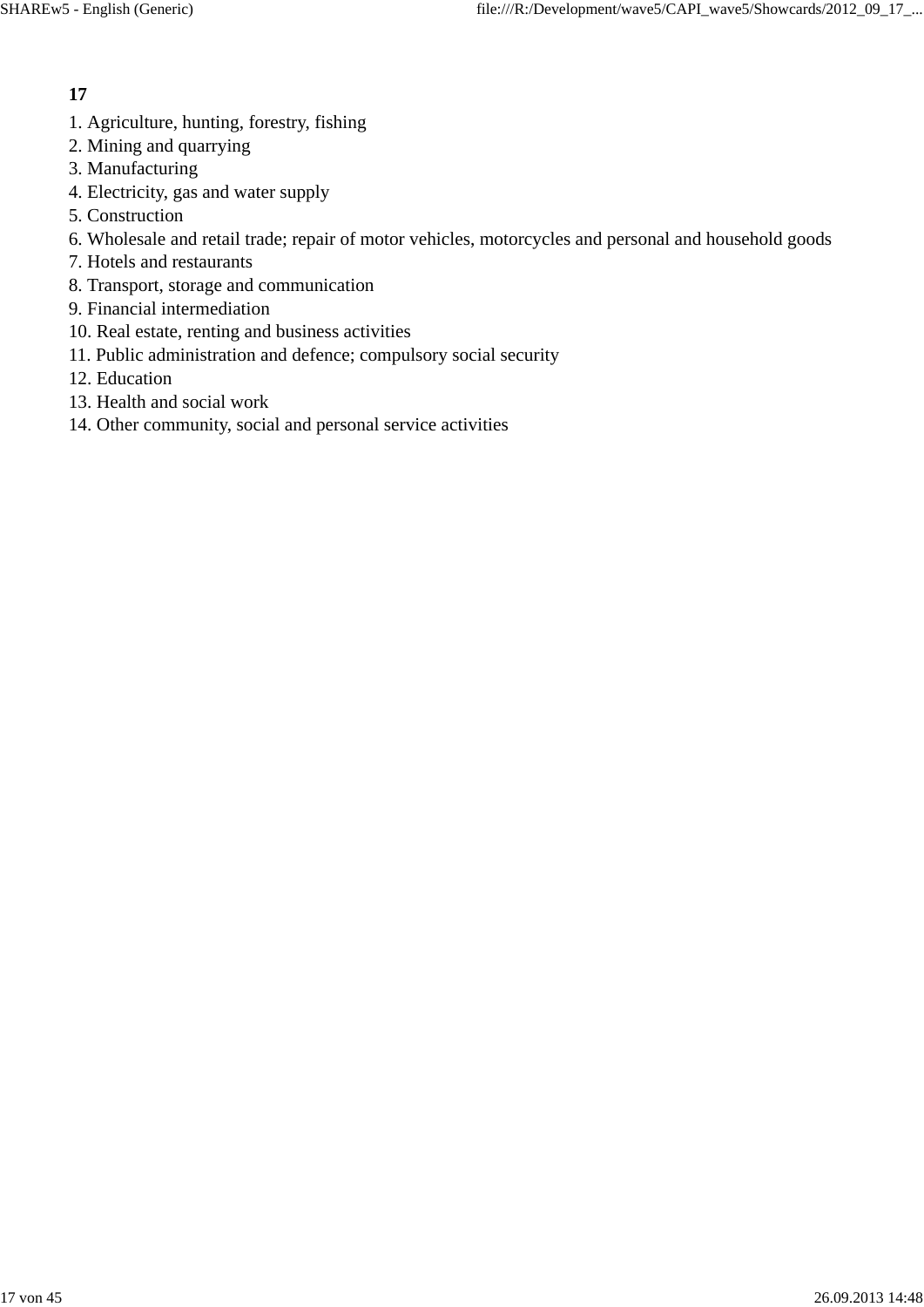- 1. Became eligible for public pension
- 2. Became eligible for private occupational pension
- 3. Became eligible for a private pension
- 4. Was offered an early retirement option/window (with special incentives or bonus)
- 5. Made redundant (for example pre-retirement)
- 6. Own ill health
- 7. Ill health of relative or friend
- 8. To retire at same time as spouse or partner
- 9. To spend more time with family
- 10. To enjoy life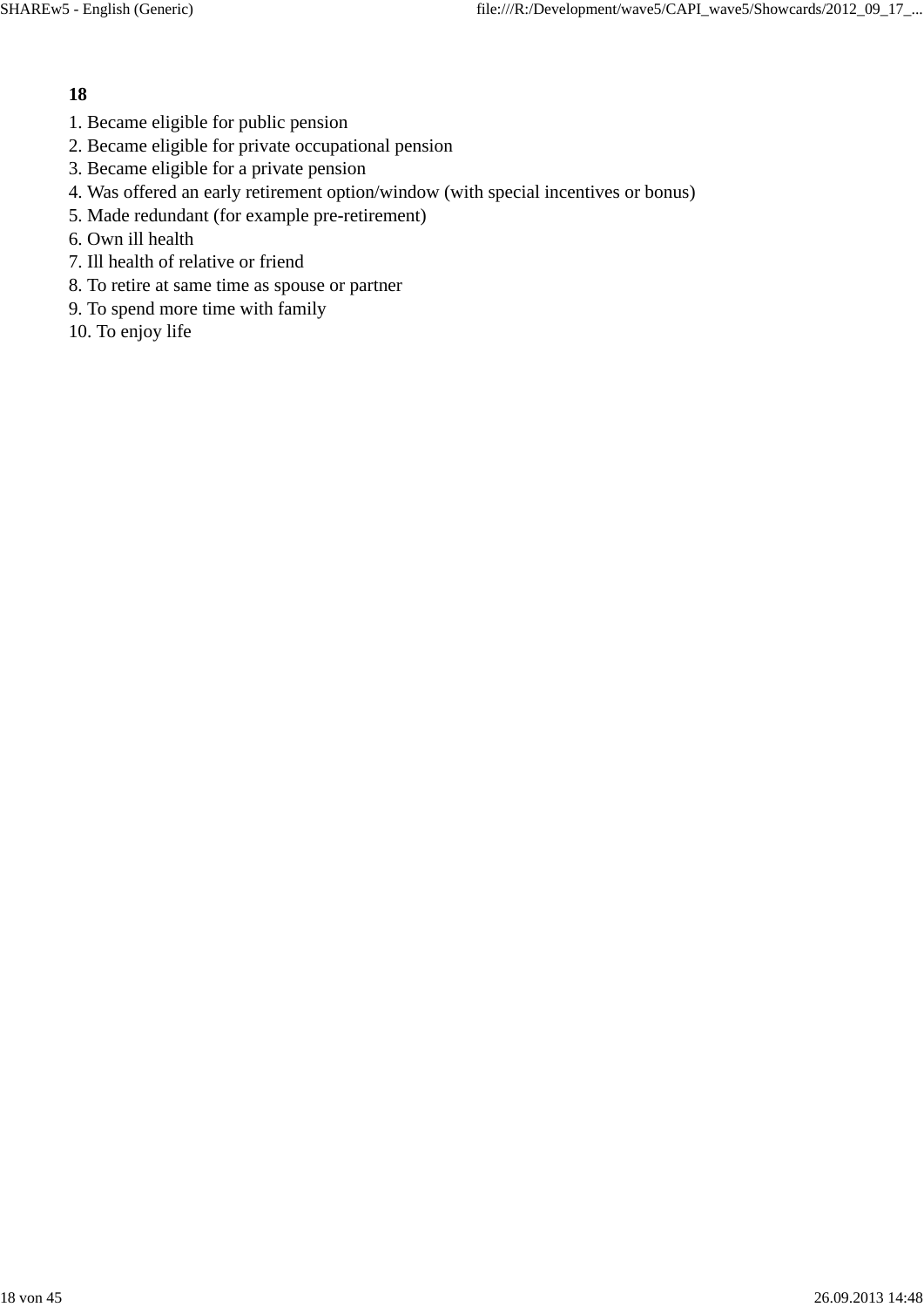- 1. Retired
- 2. Employed or self-employed (including working for family business)
- 3. Unemployed
- 4. Permanently sick or disabled
- 5. Homemaker
- 97. Other (rentier, living off own property, student, doing voluntary work)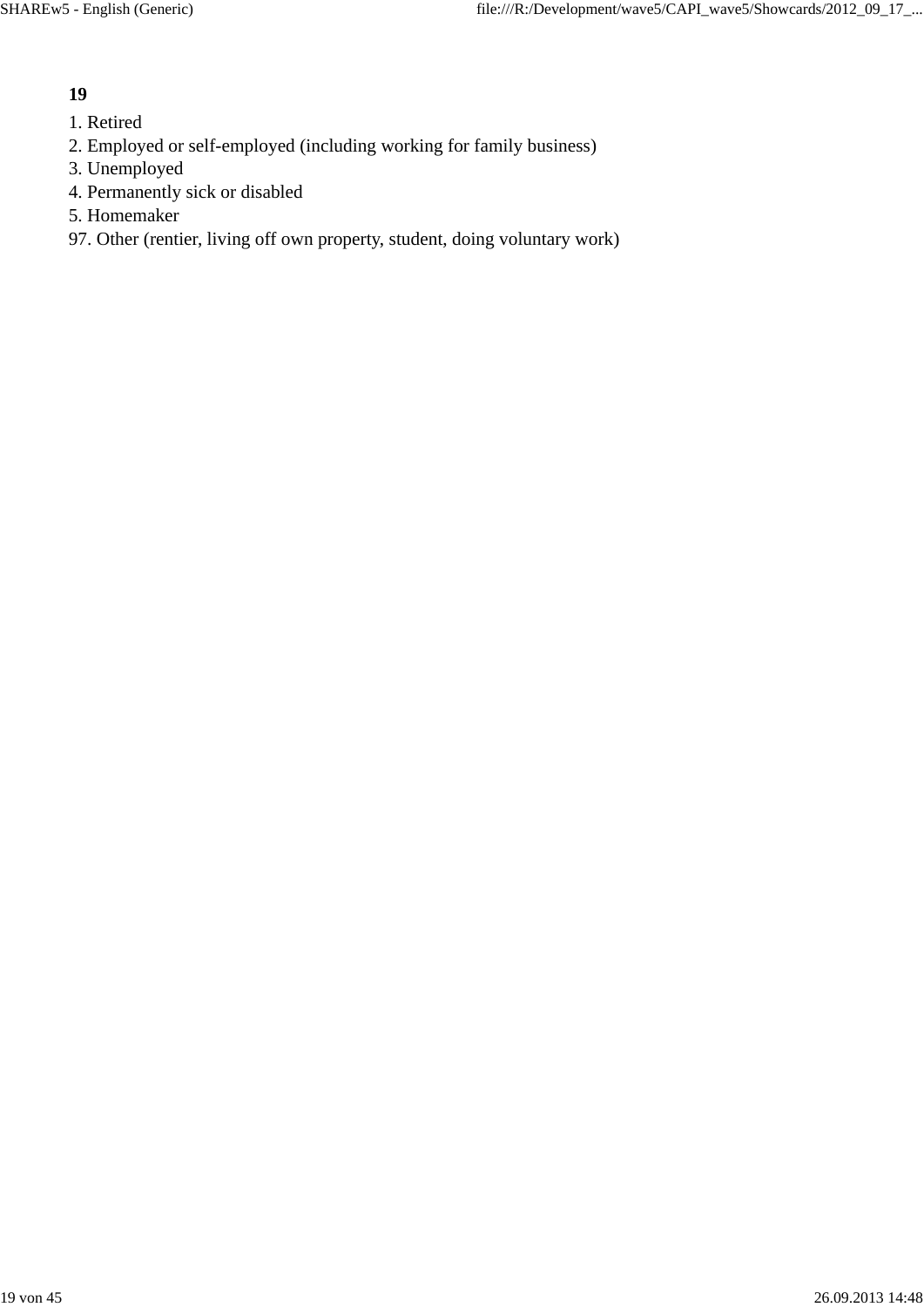- 1. A change in type of employment (for instance from dependent employment to self-employment)
- 2. A change in employer
- 3. A promotion
- 4. A change in job location
- 5. A change in contract length (from long term to short term or vice versa)
- 96. None of the above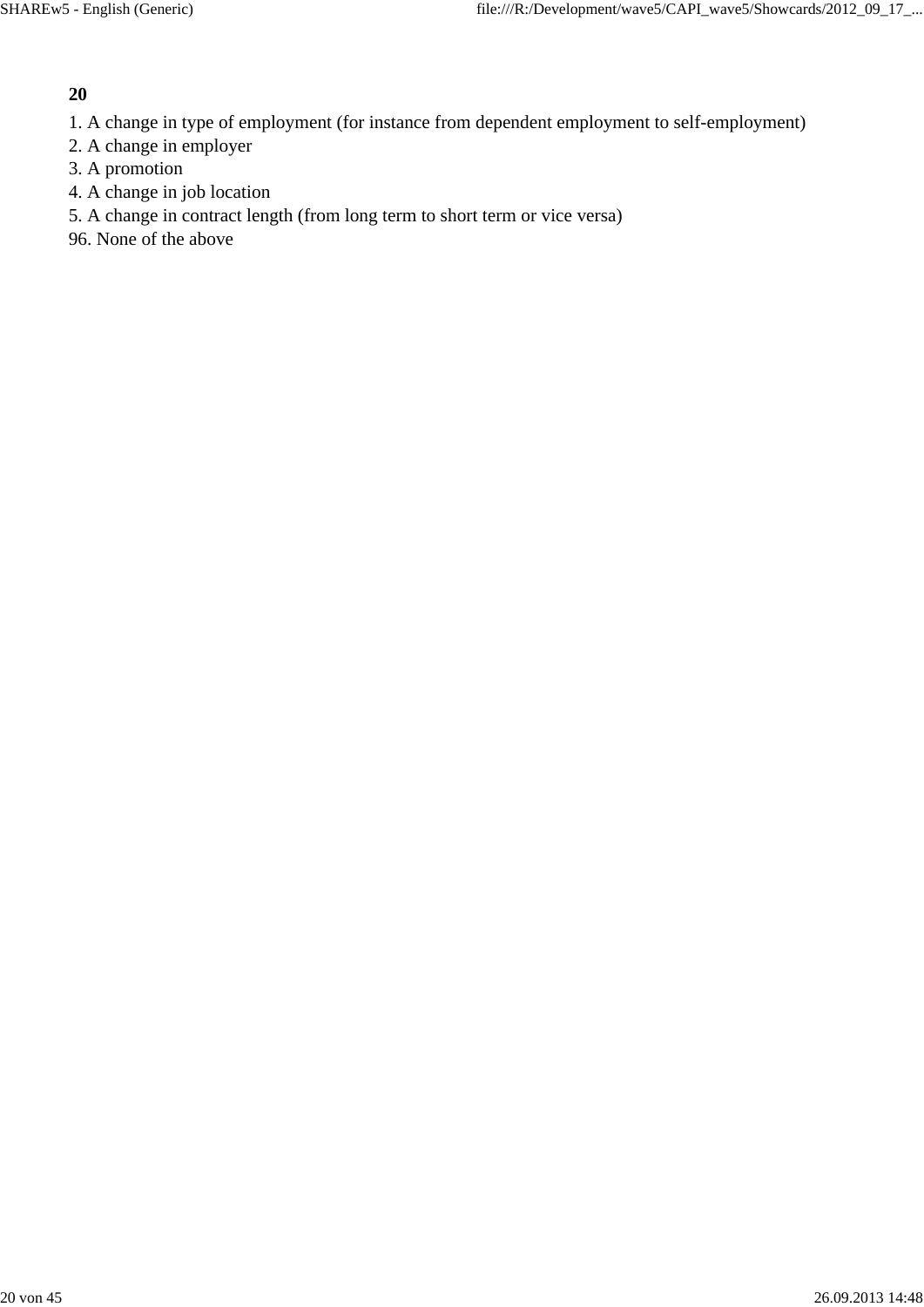- 1. Old age pension benefits
- 2. Early retirement pension benefits
- 3. Unemployment benefits
- 4. Sickness benefits
- 5. Disability insurance benefits
- 6. Social assistance
- 96. None of these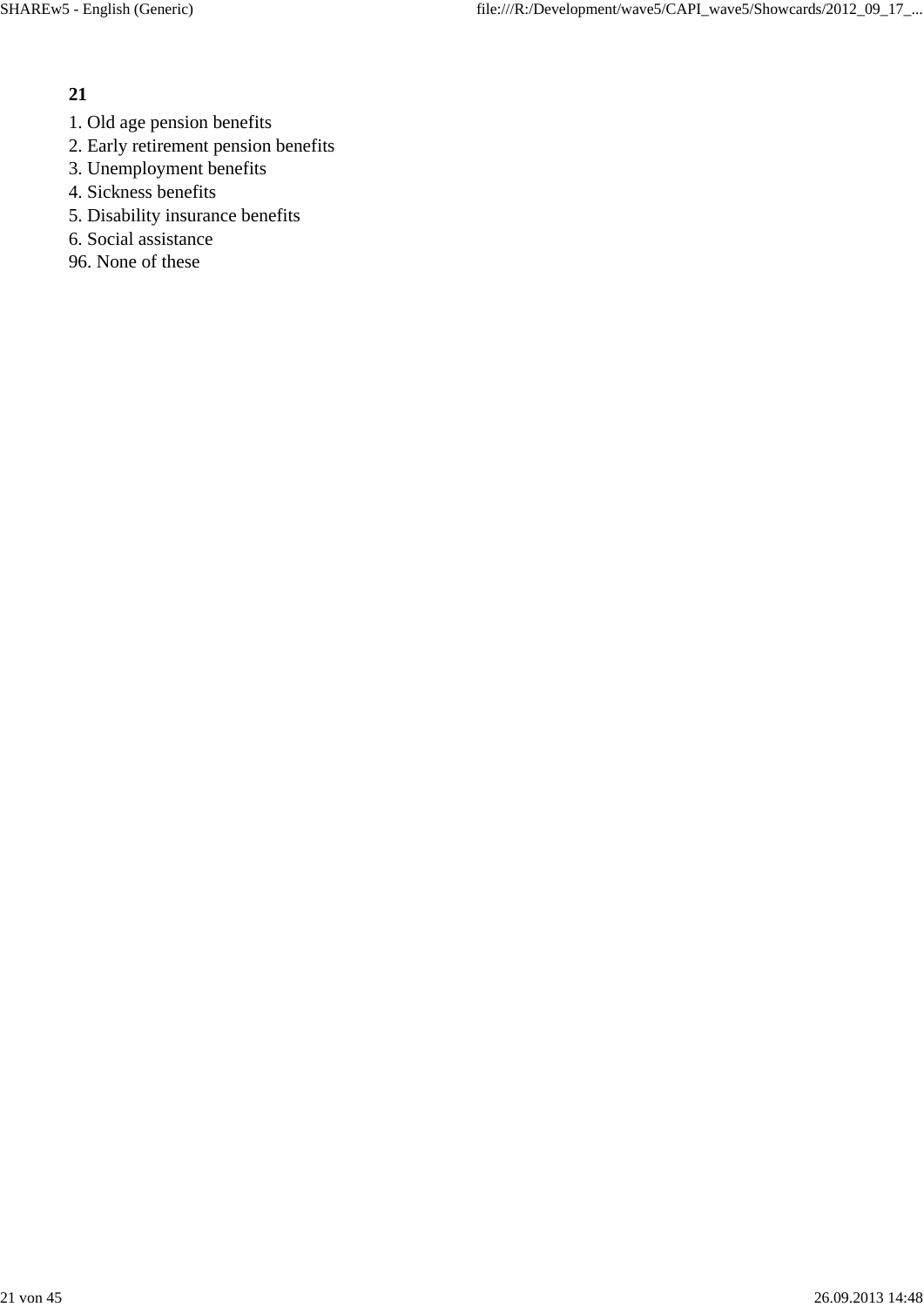- 1. Strongly agree
- 2. Agree
- 3. Disagree
- 4. Strongly disagree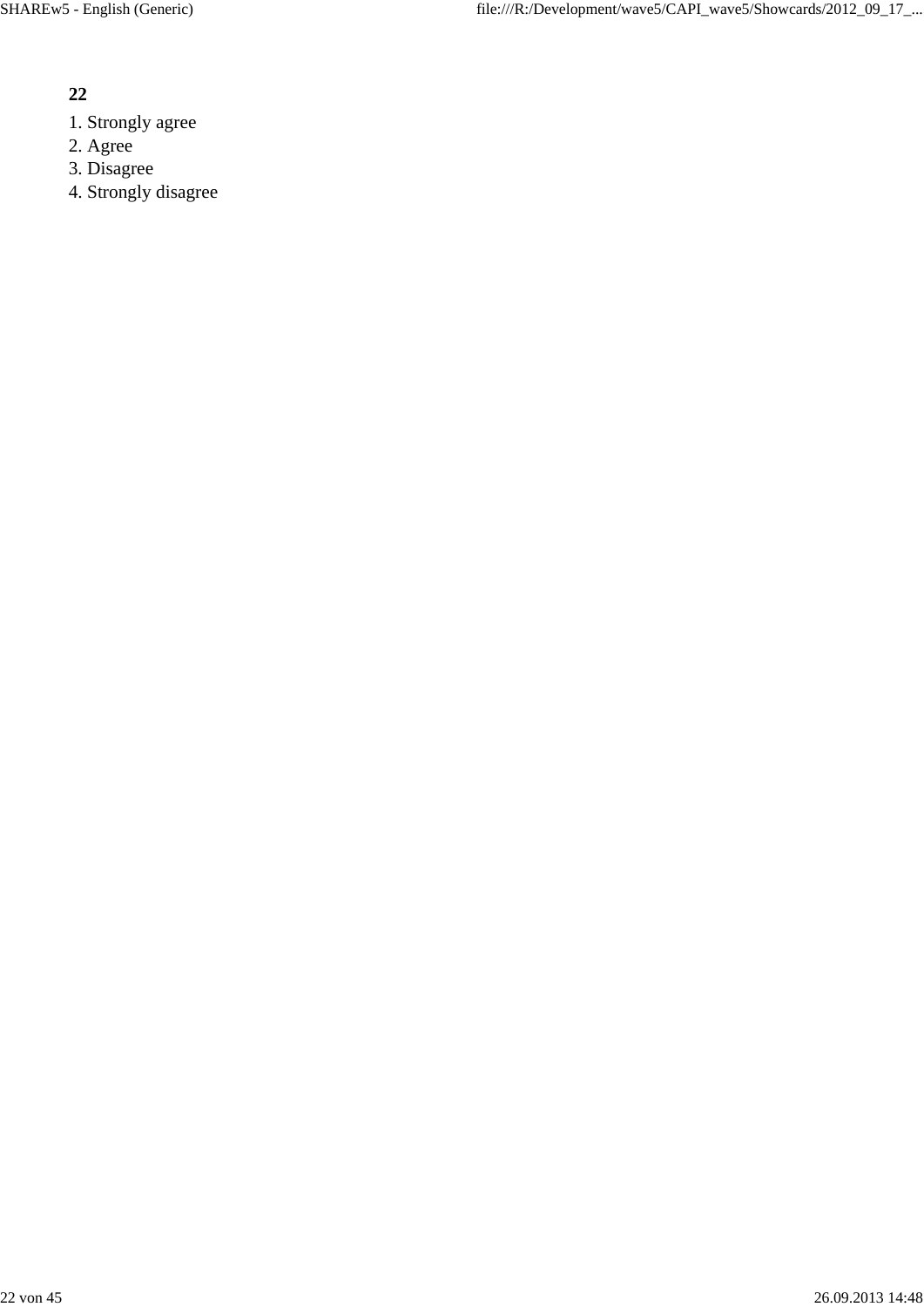- 1. Public old age pension
- 2. Public old age supplementary pension or public old age second pension
- 3. Public early retirement or pre-retirement pension
- 4. Main public disability insurance pension, or sickness benefits
- 5. Secondary public disability insurance pension, or sickness benefits
- 6. Public unemployment benefit or insurance
- 7. Main public survivor pension from your spouse or partner
- 8. Secondary public survivor pension from your spouse or partner
- 9. Public war pension
- 10. Public long-term care insurance
- 96. None of these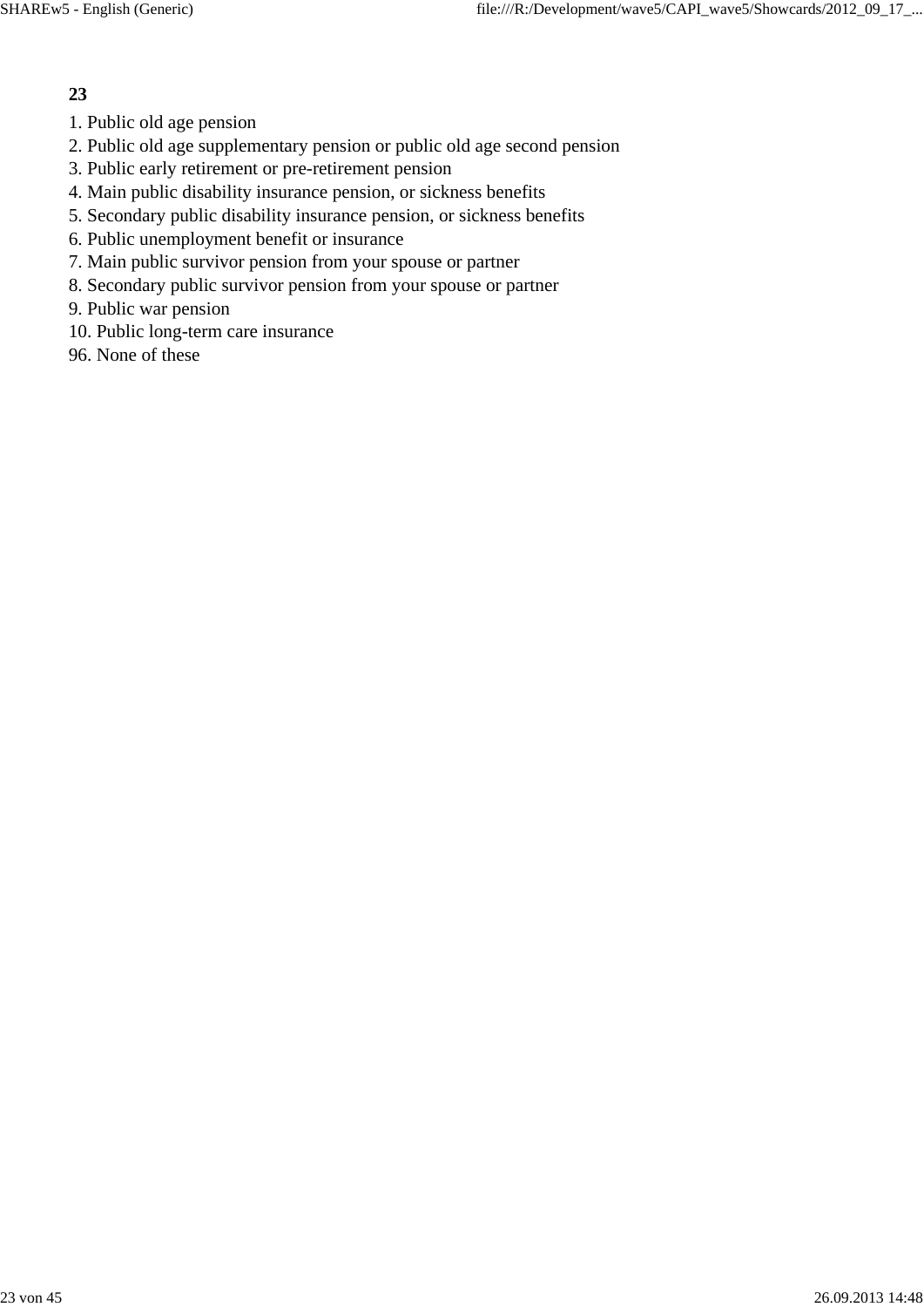- 1. Occupational old age pension from your last job
- 2. Occupational old age pension from a second job
- 3. Occupational old age pension from a third job
- 4. Occupational early retirement pension
- 5. Occupational disability or invalidity insurance
- 6. Occupational survivor pension from your spouse's or partner's job
- 96. None of these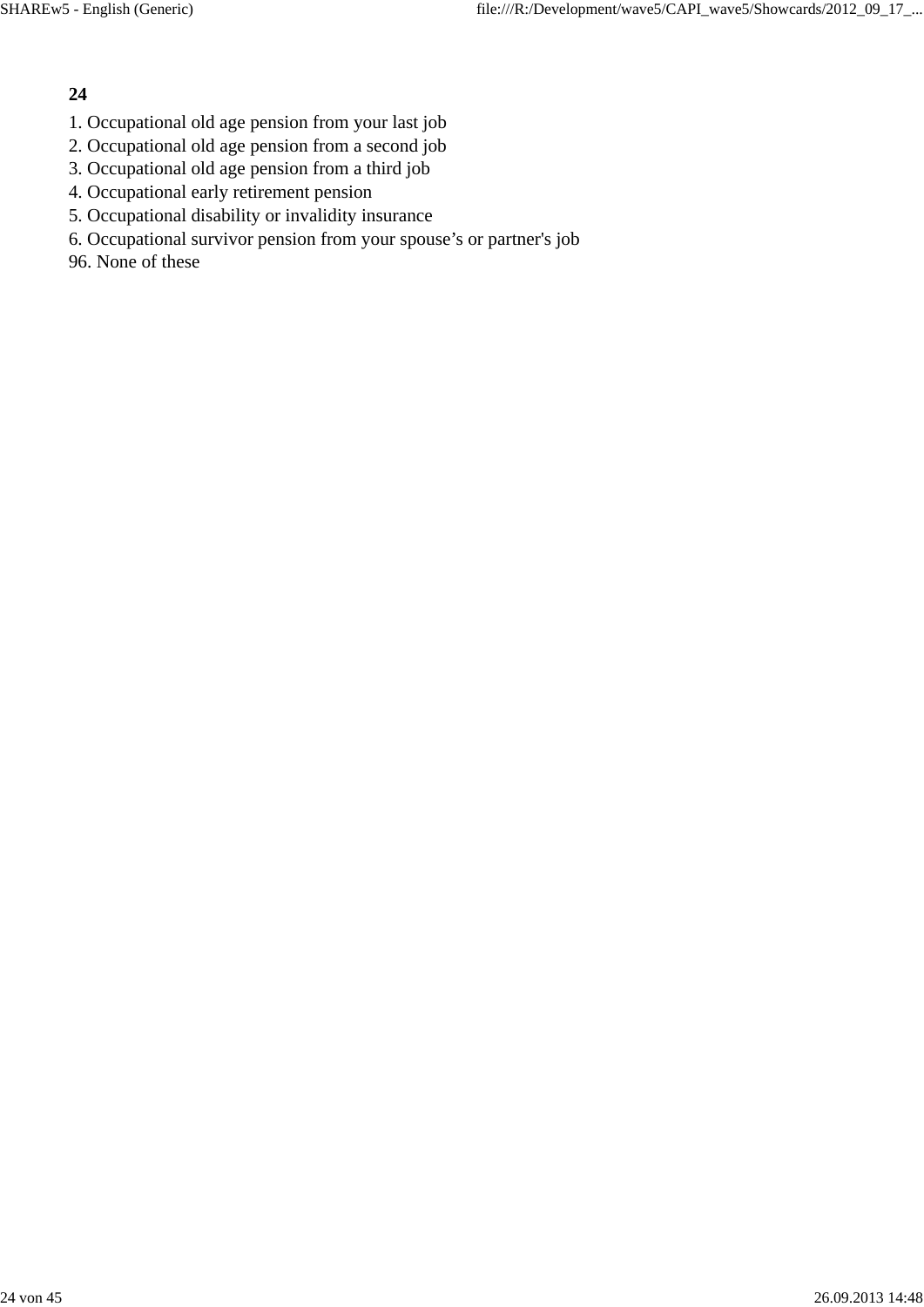- 1. Regular life insurance payments
- 2. Regular private annuity or private personal pension payments
- 3. Alimony
- 4. Regular payments from charities
- 5. Long-term care insurance payments from a private insurance company
- 96. None of these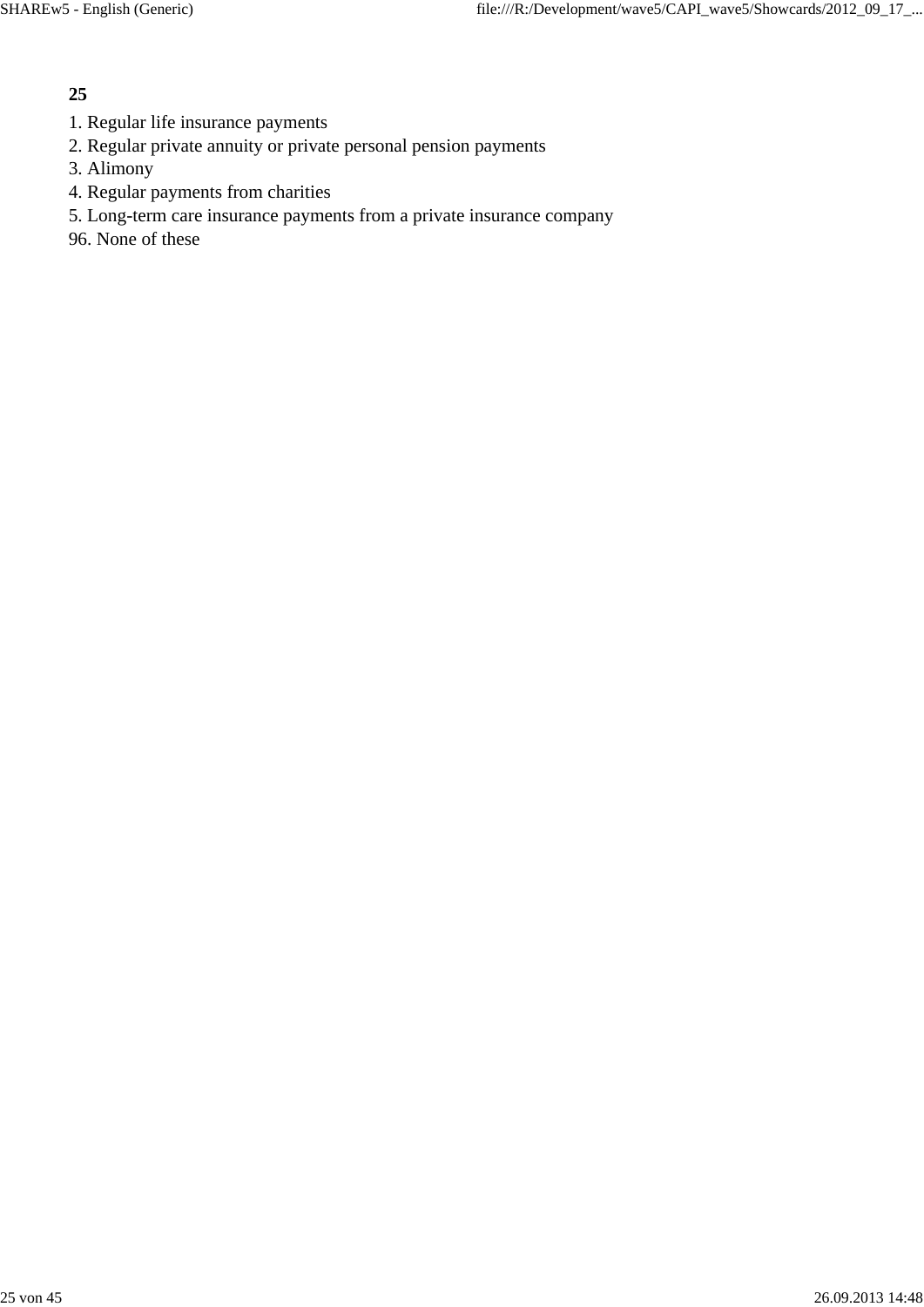- 1. Public old age pension
- 2. Public early retirement or pre-retirement pension
- 3. Public disability insurance; sickness/invalidity/incapacity pension
- 4. Private (occupational) old age pension
- 5. Private (occupational) early retirement pension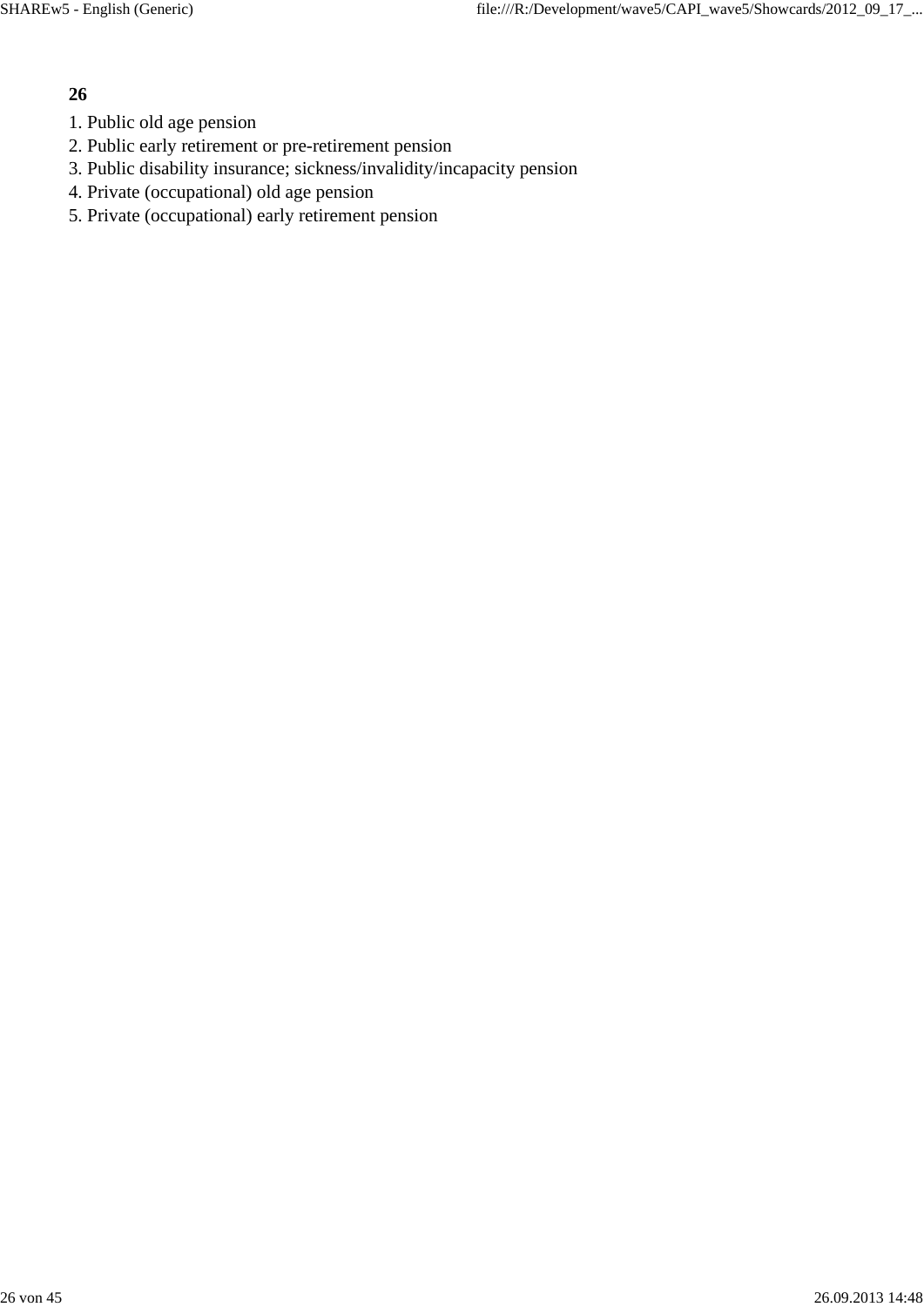1. eg. dressing, bathing or showering, eating, getting in or out of bed, using the toilet

2. e.g. with home repairs, gardening, transportation, shopping, household chores or help with paperwork, such as filling out forms, settling financial or legal matters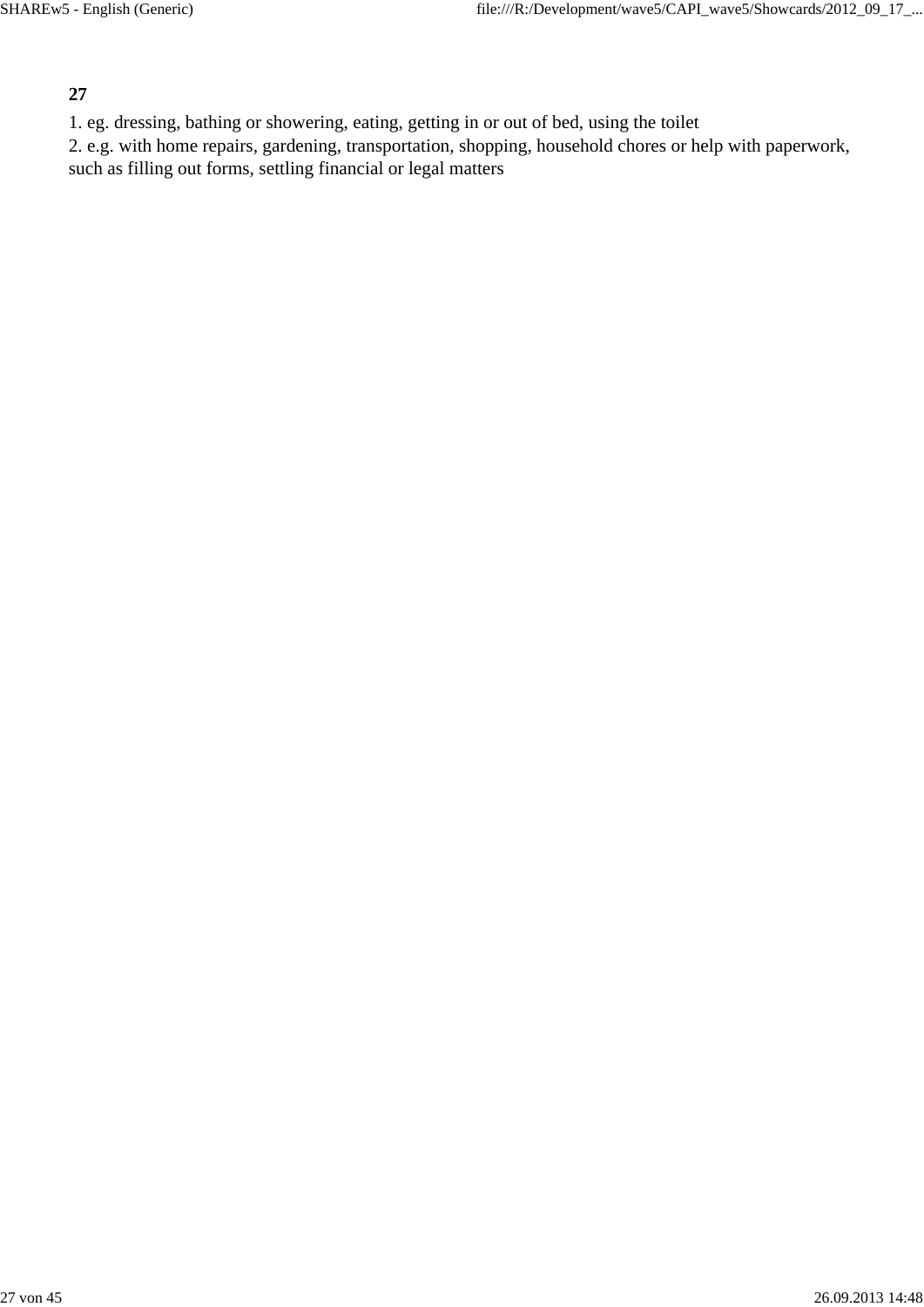- 1. Owner
- 2. Member of a cooperative
- 3. Tenant
- 4. Subtenant
- 5. Rent free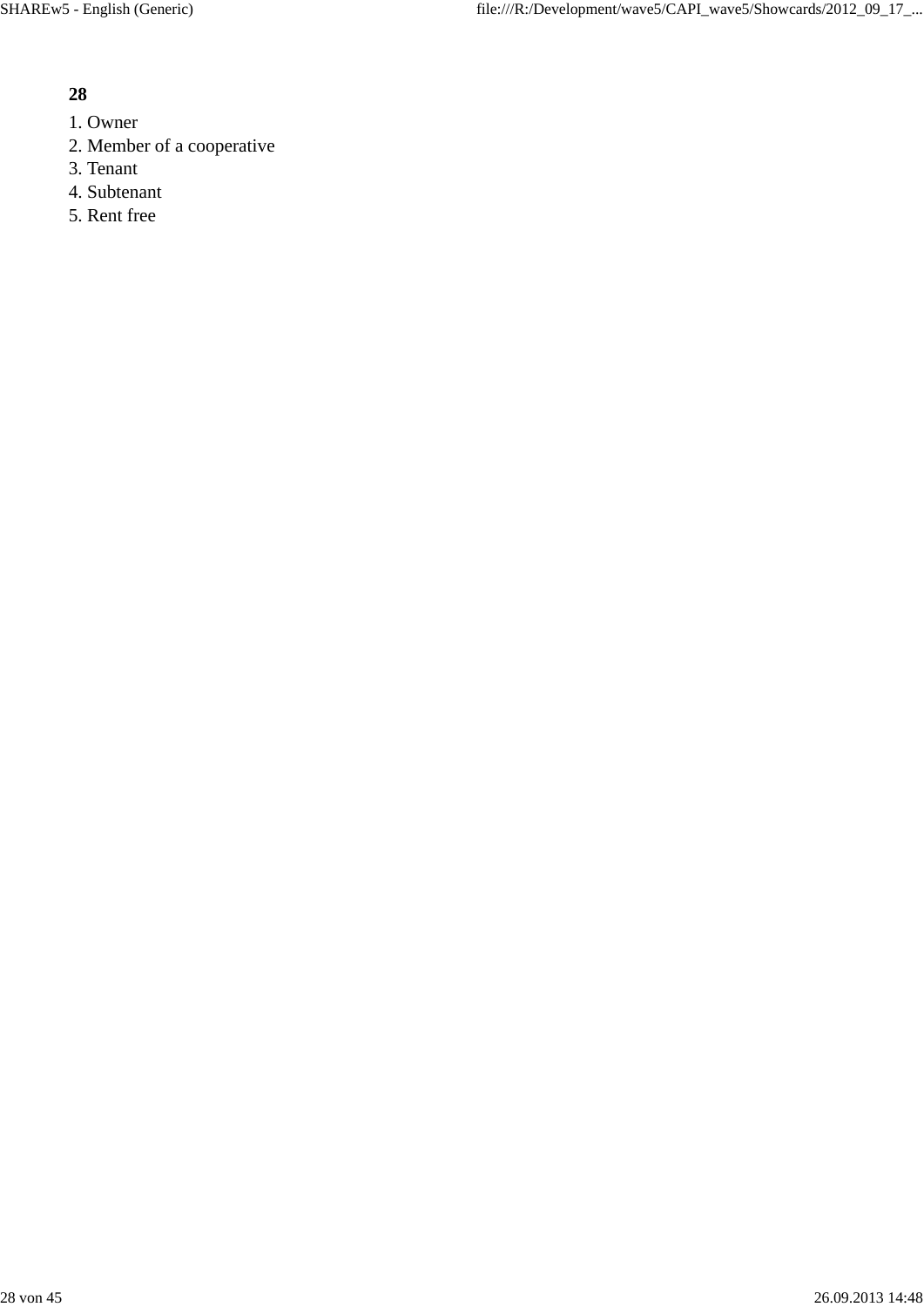- 1. Do not like dealing with banks
- 2. Minimum balance/service charges are too high
- 3. No bank has convenient hours or location
- 4. Do not need/want a bank account
- 5. Do not have enough money
- 6. Savings are managed by children or other relatives (in or outside the household)
- 95. Actually I/we do have an account
- 97. Some other reason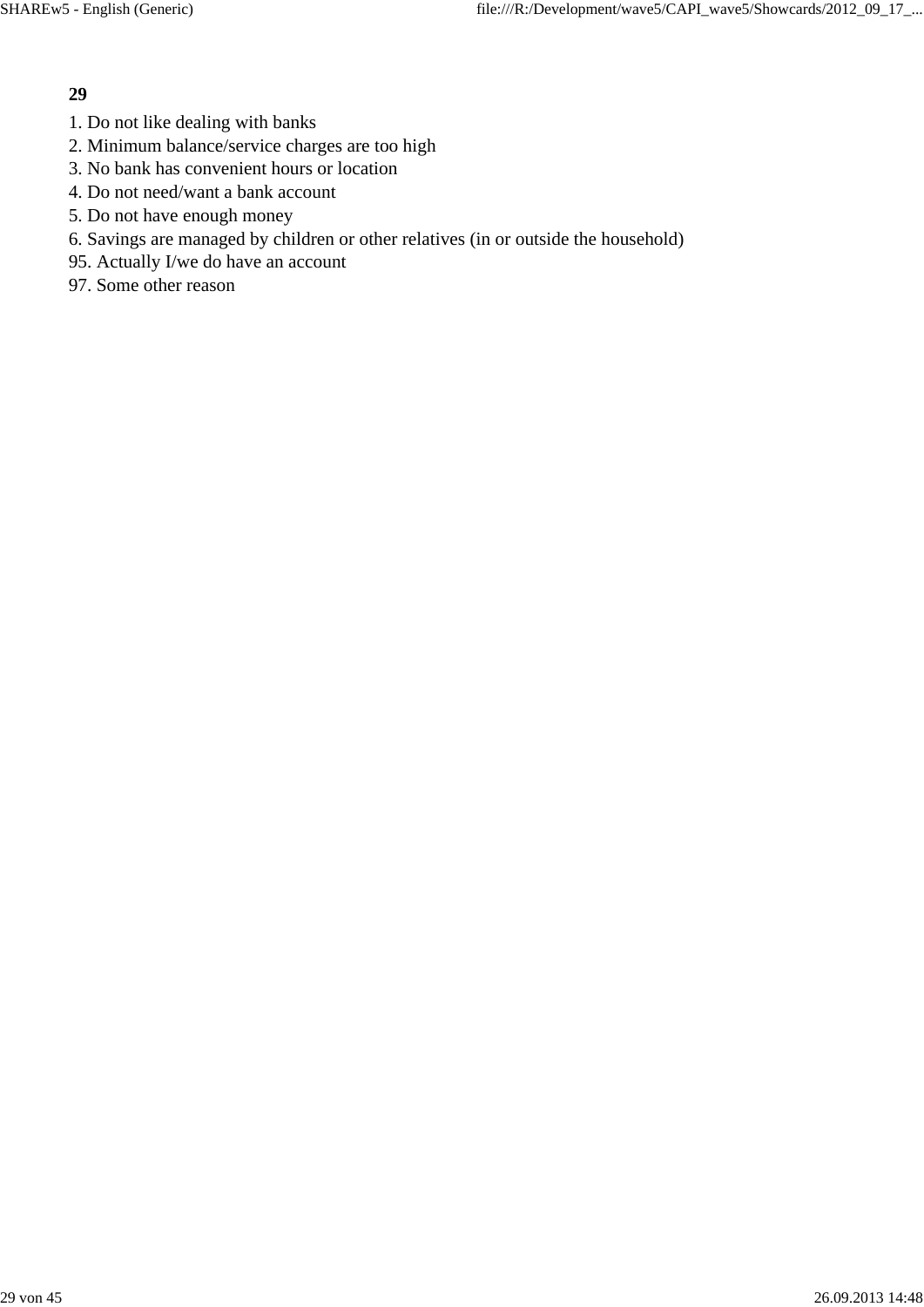- 1. Debt on cars and other vehicles (vans/motorcycles/boats, etc.)
- 2. Debt on credit cards / store cards
- 3. Loans (from bank, building society or other financial institution)
- 4. Debts to relatives or friends
- 5. Student loans
- 6. Overdue bills (phone, electricity, heating, rent)
- 96. None of these
- 97. Other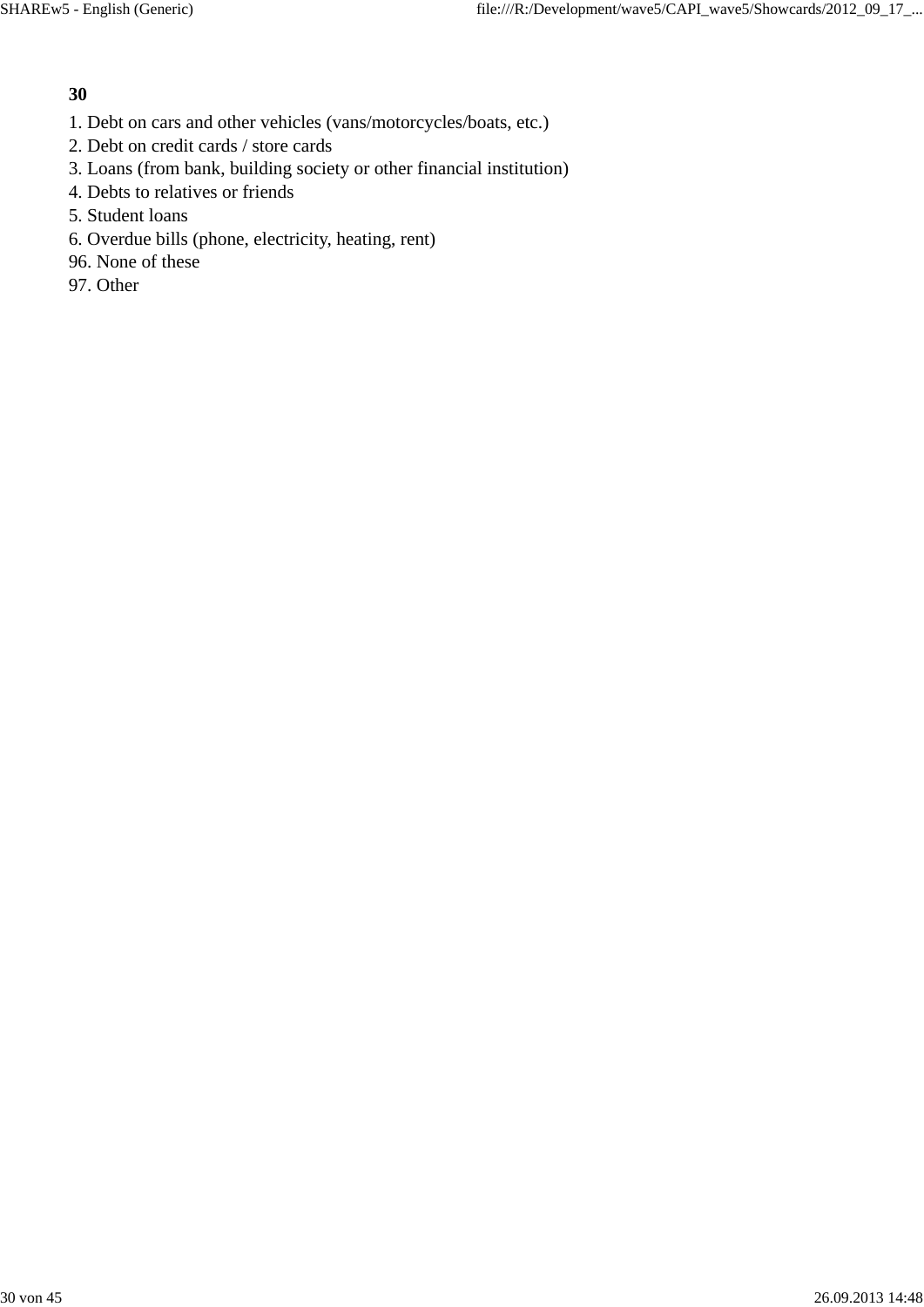- 1. Often
- 2. Sometimes
- 3. Rarely
- 4. Never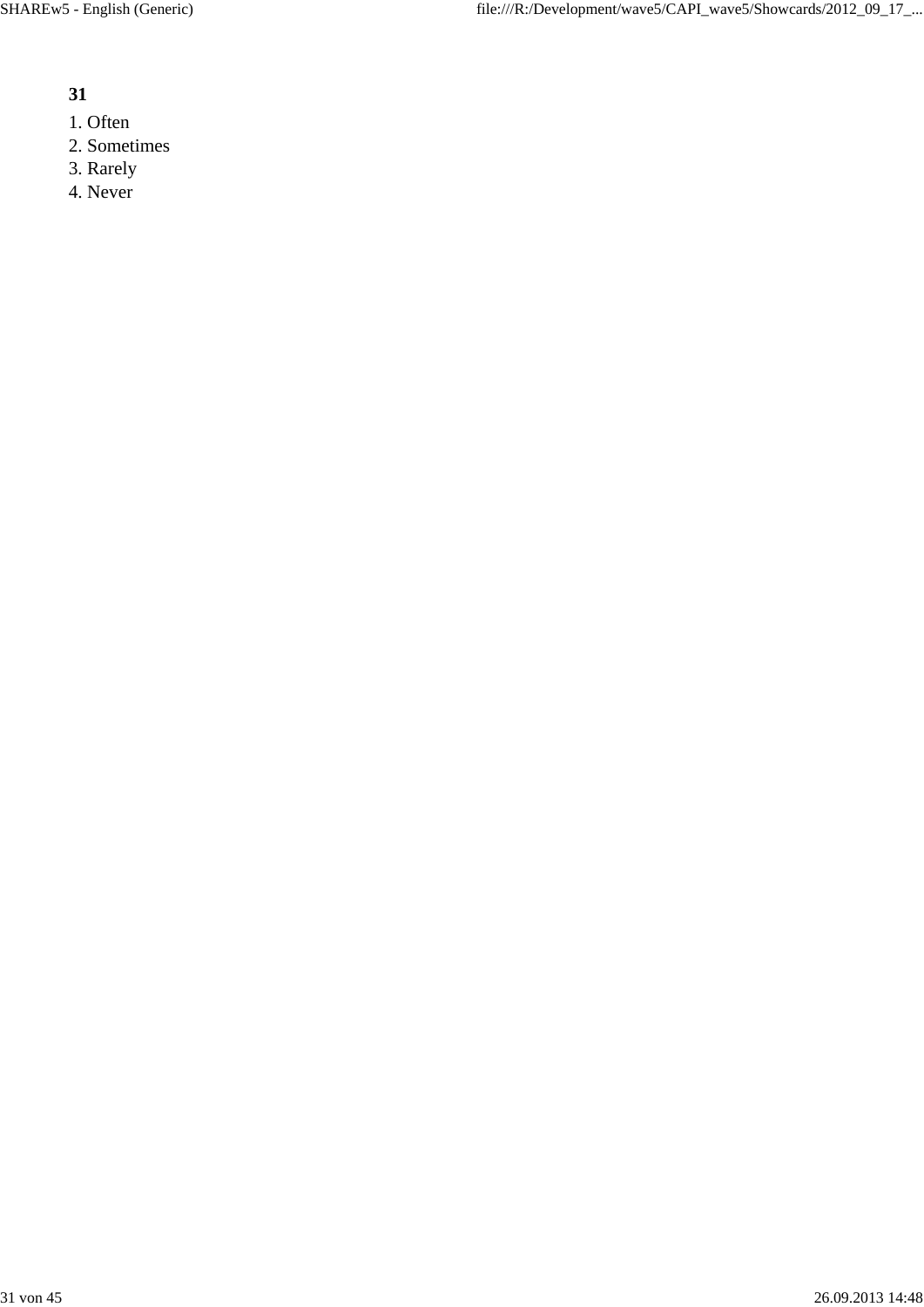- 1. Done voluntary or charity work
- 4. Attended an educational or training course
- 5. Gone to a sport, social or other kind of club
- 6. Taken part in activities of a religious organization (church, synagogue, mosque etc.)
- 7. Taken part in a political or community-related organization
- 8. Read books, magazines or newspapers
- 9. Did word or number games such as crossword puzzles or Sudoku
- 10. Played cards or games such as chess.
- 96. None of these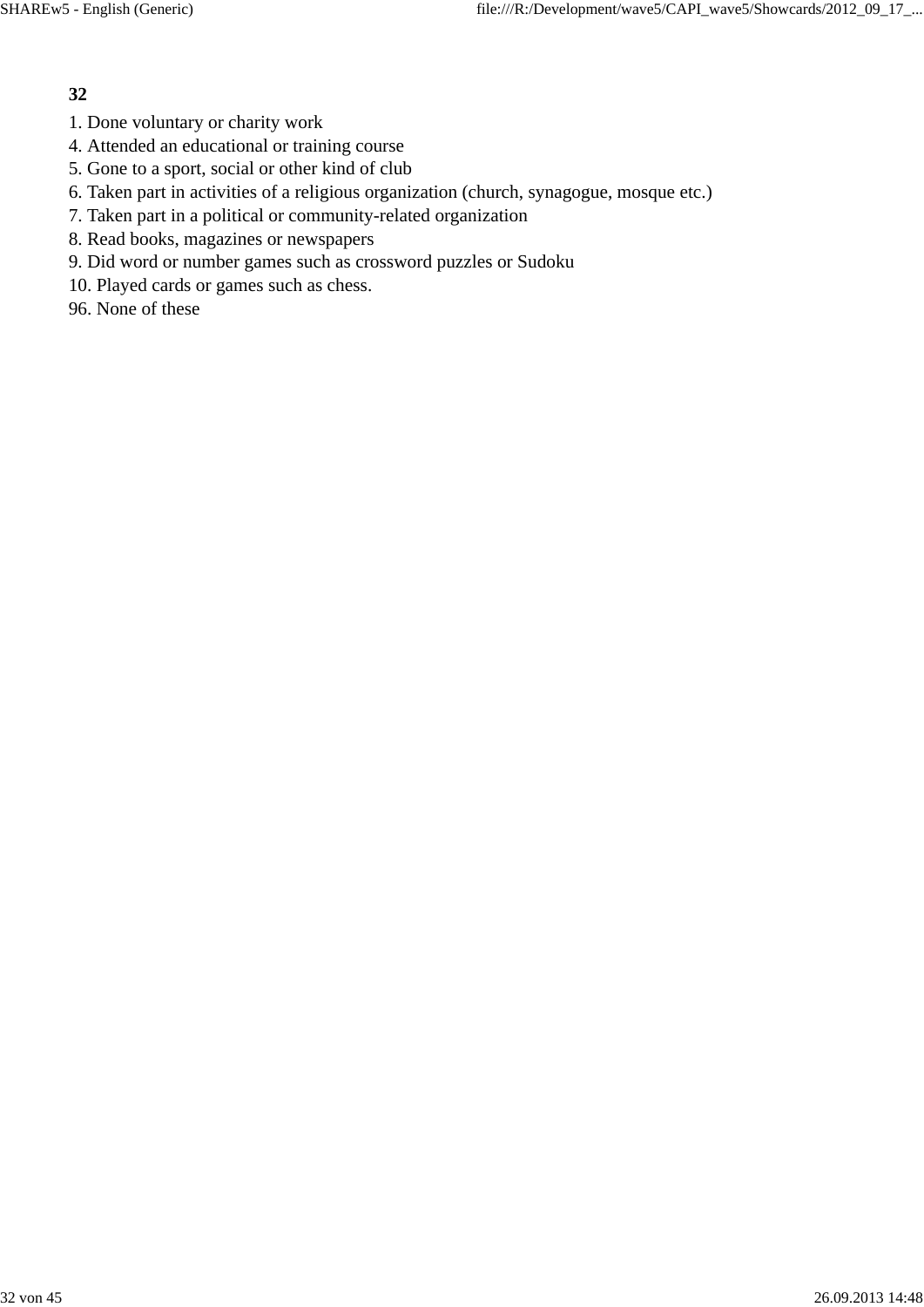- 1. Color TV
- 2. A car for private use
- 3. Telephone (fixed line or mobile)
- 4. Dishwasher
- 5. Washing machine
- 6. Home computer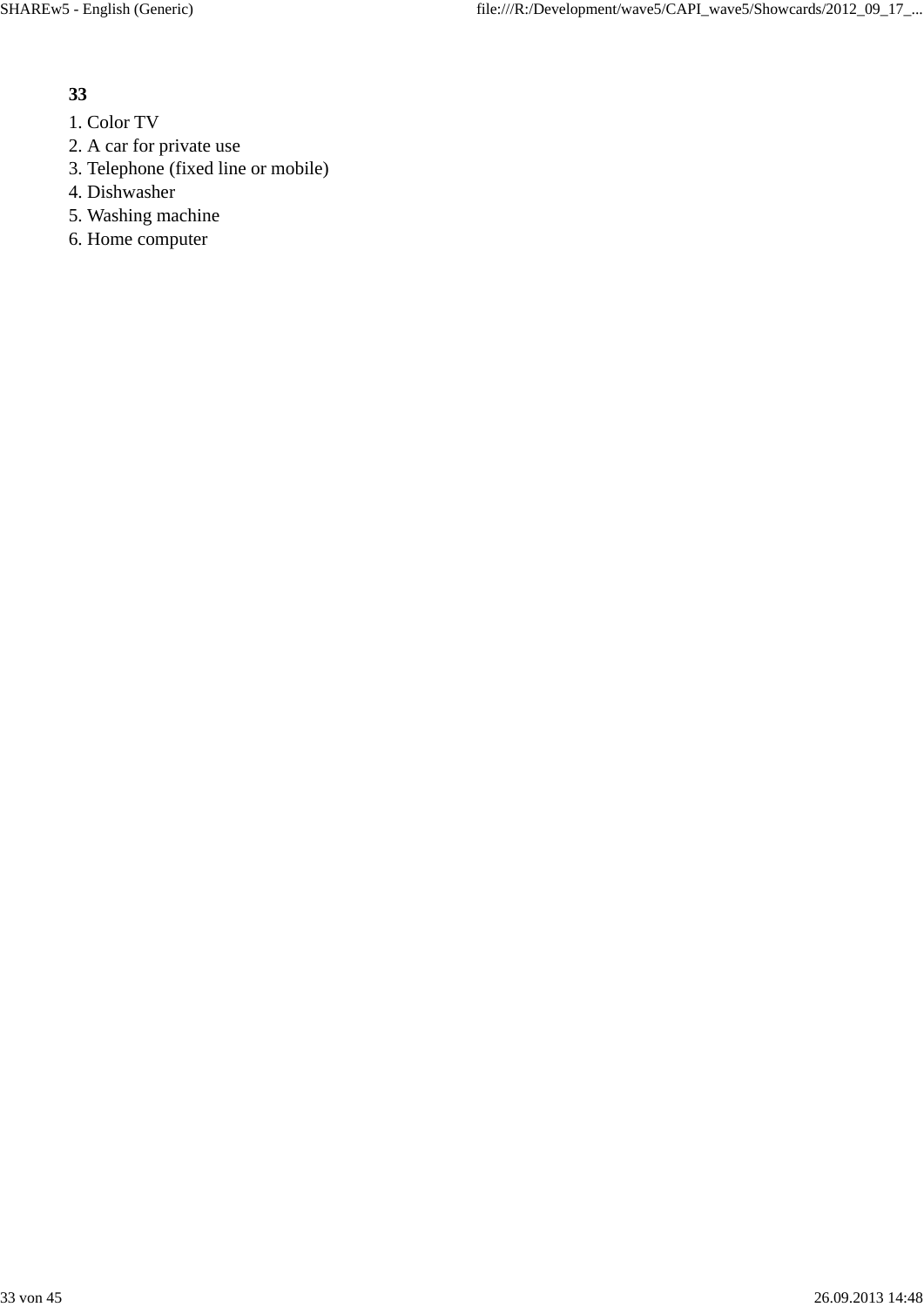- 1. Take substantial financial risks expecting to earn substantial returns
- 2. Take above average financial risks expecting to earn above average returns
- 3. Take average financial risks expecting to earn average returns
- 4. Not willing to take any financial risks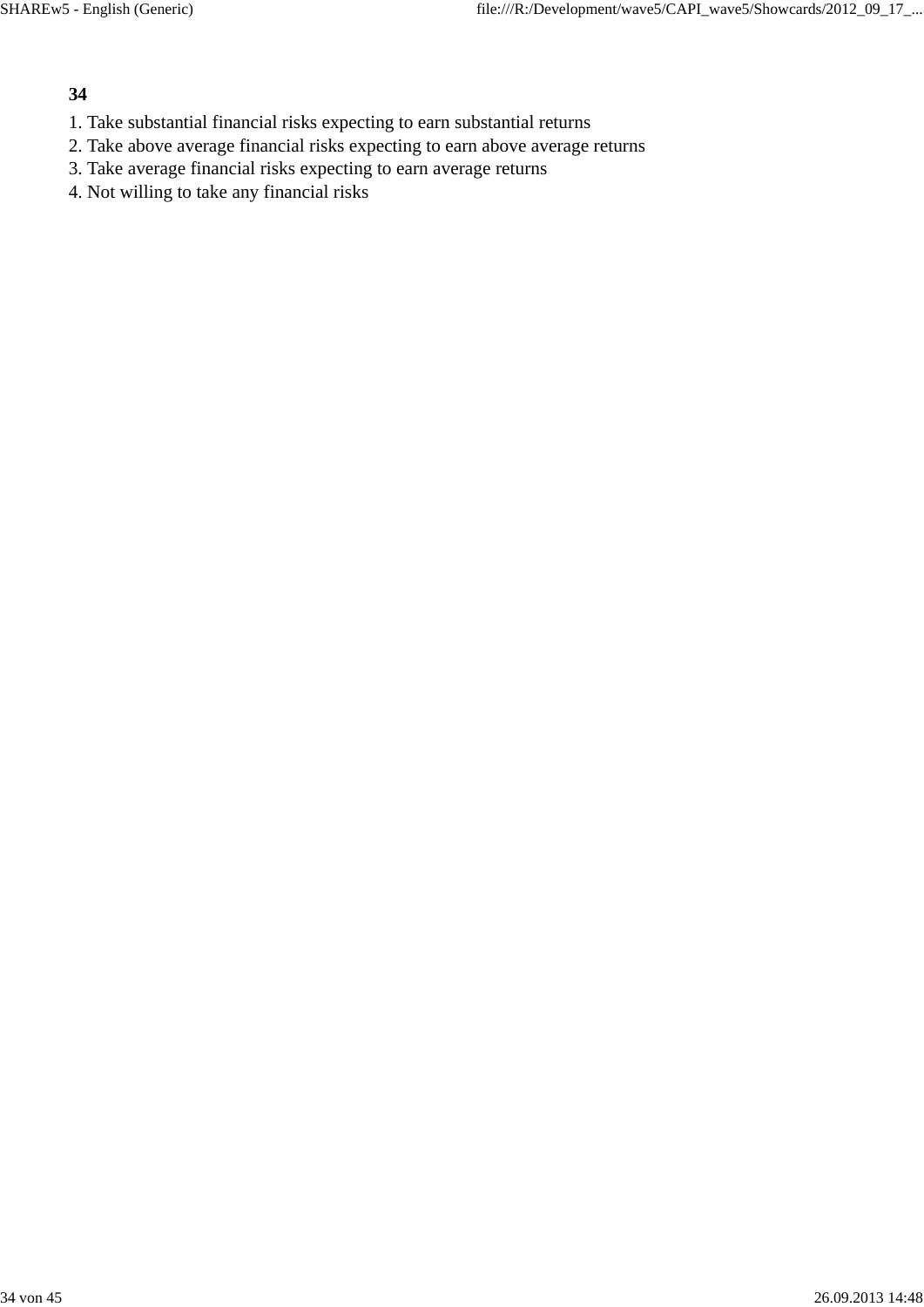- 1. Very easy
- 2. Easy
- 3. Difficult
- 4. Very difficult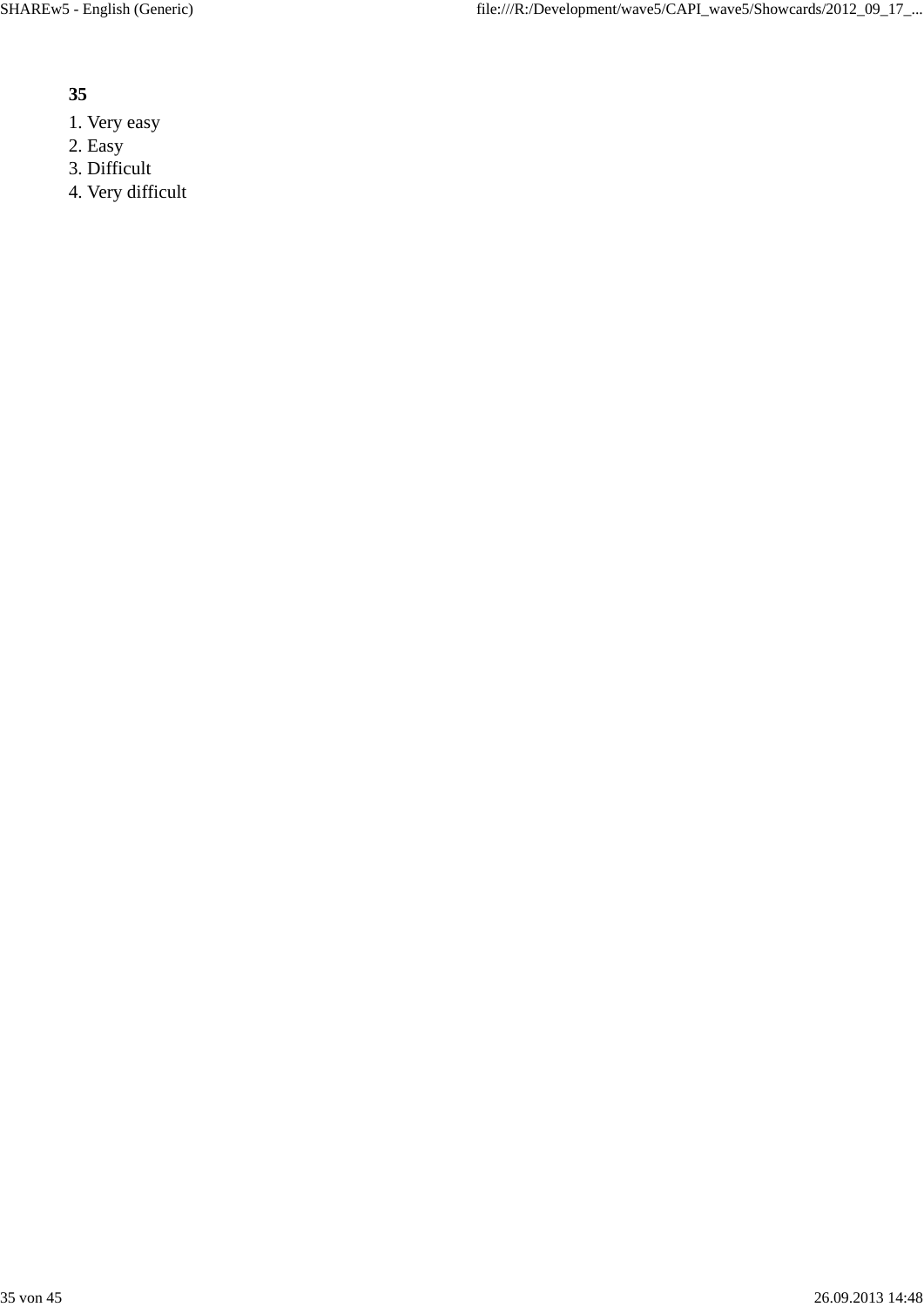- 1. Pawnbroker
- 2. Money lender
- 3. Friend(s)
- 4. Family
- 5. None of these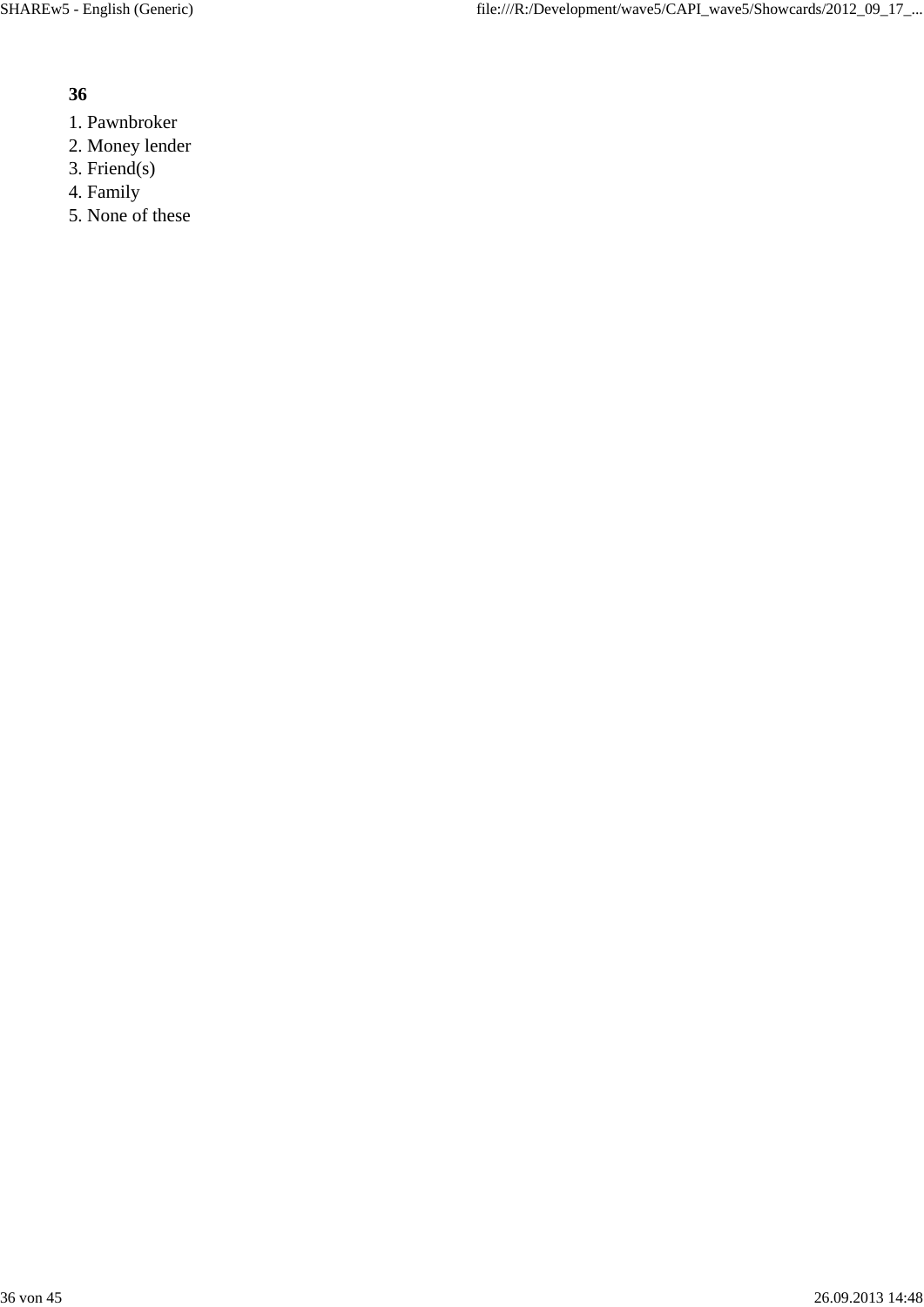- 1. absolutely no chance
- 2. absolutely certain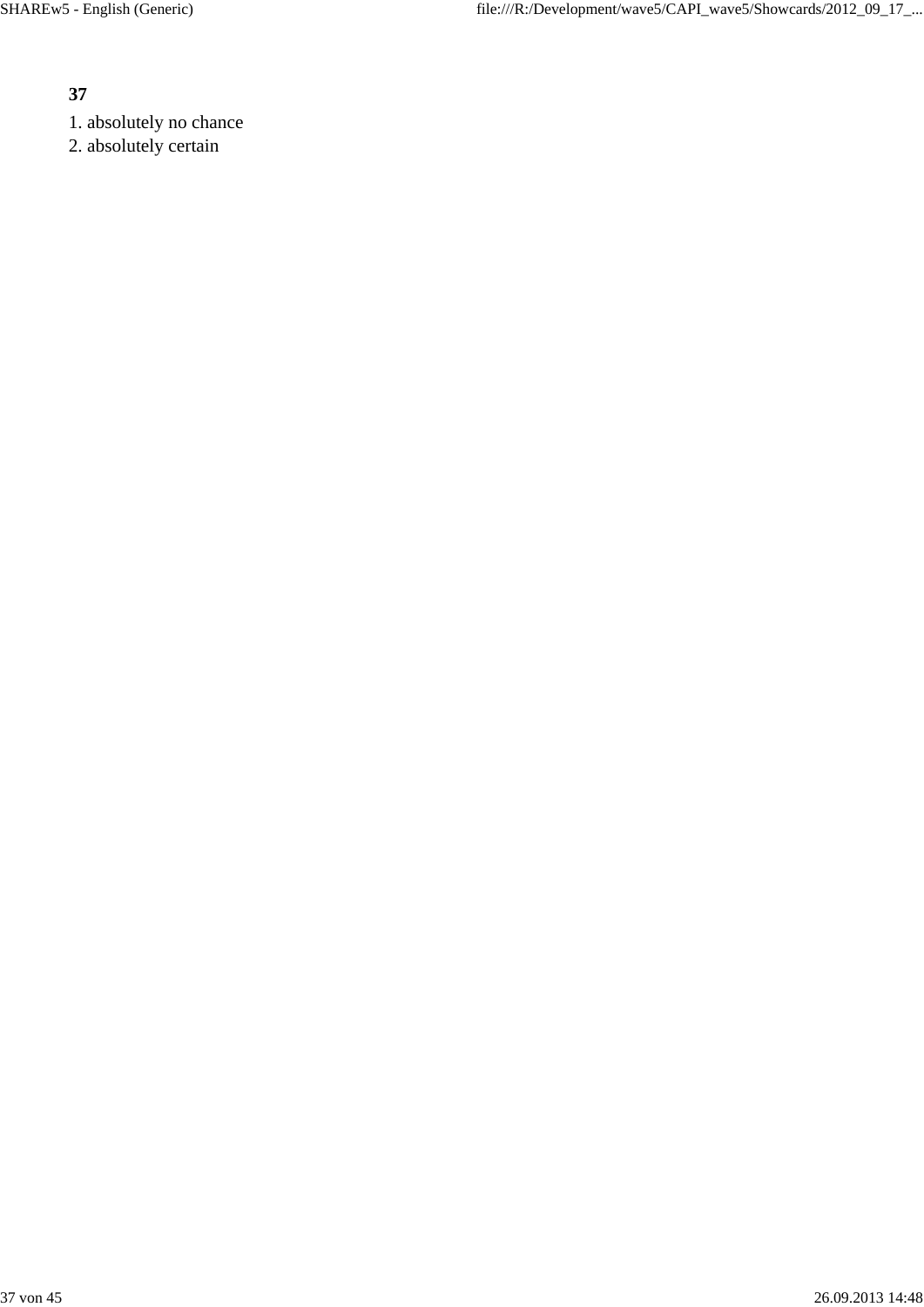- 1. Retired
- 2. Employed or self-employed (including working for family business)
- 3. Unemployed and looking for work
- 4. Permanently sick or disabled
- 5. Homemaker

# 97. Other (rentier, living off own property, student, doing voluntary work)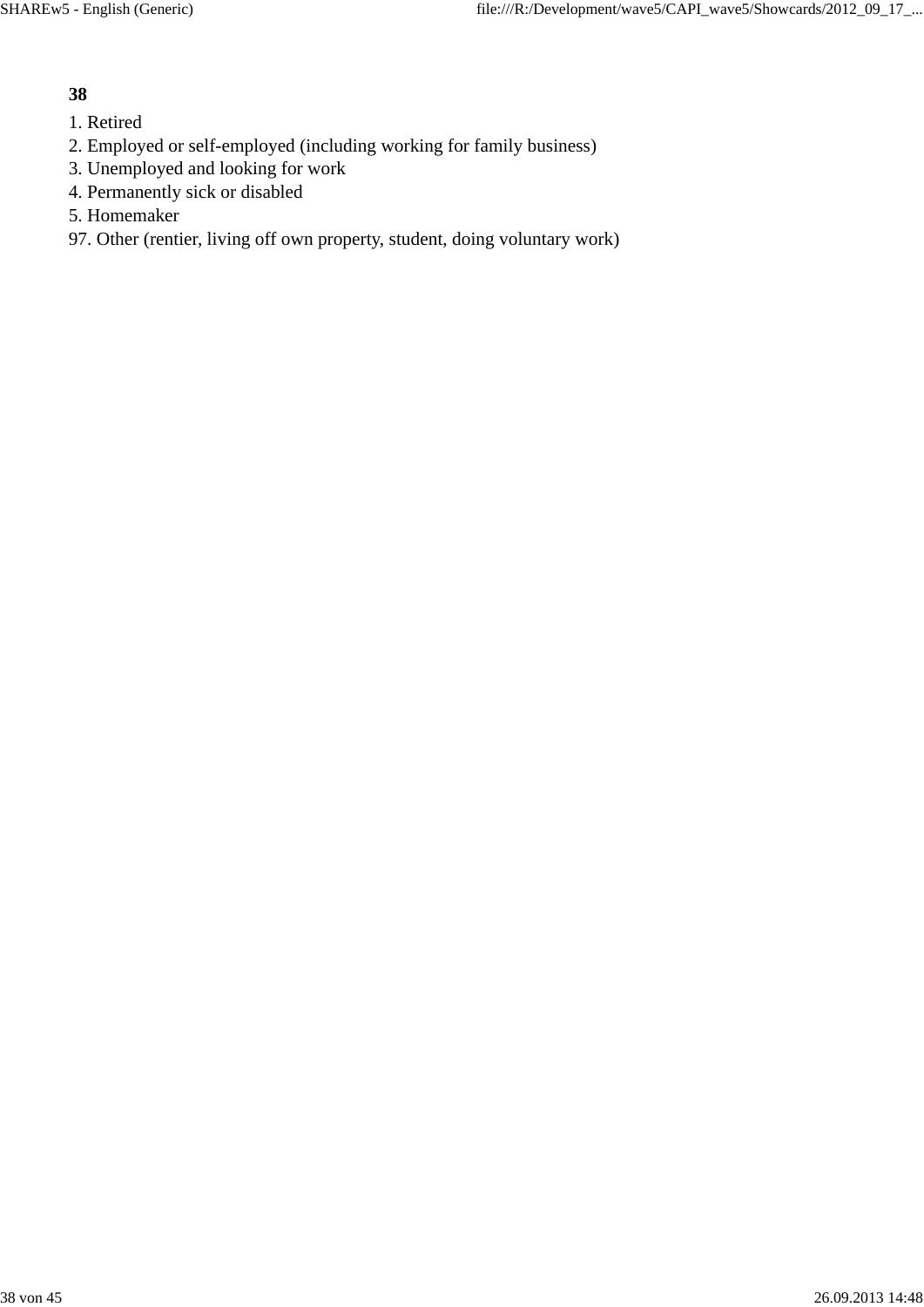- 1. Depression
- 2. Alzheimer's disease, other type of dementia or serious memory impairment
- 3. Other affective disorders, incl. anxiety, nervous or other psychiatric problems?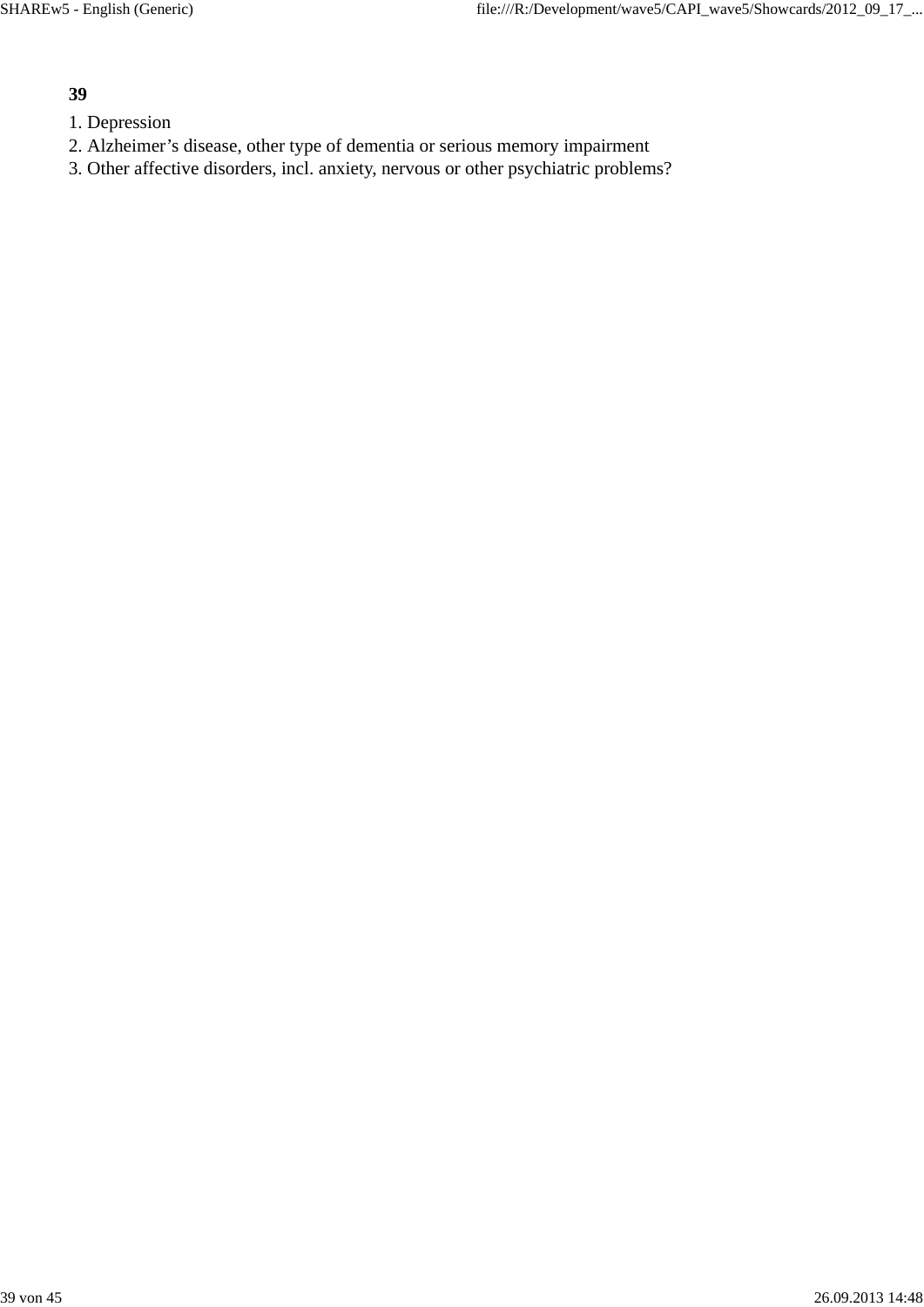- 1. Help with personal care, (e.g. getting in and out of bed, dressing, bathing and showering)
- 2. Help with domestic tasks (e.g. cleaning, ironing, cooking)
- 3. Meals-on-wheels (i.e. ready made meals provided by a municipality or a private provider)
- 4. Help with other activities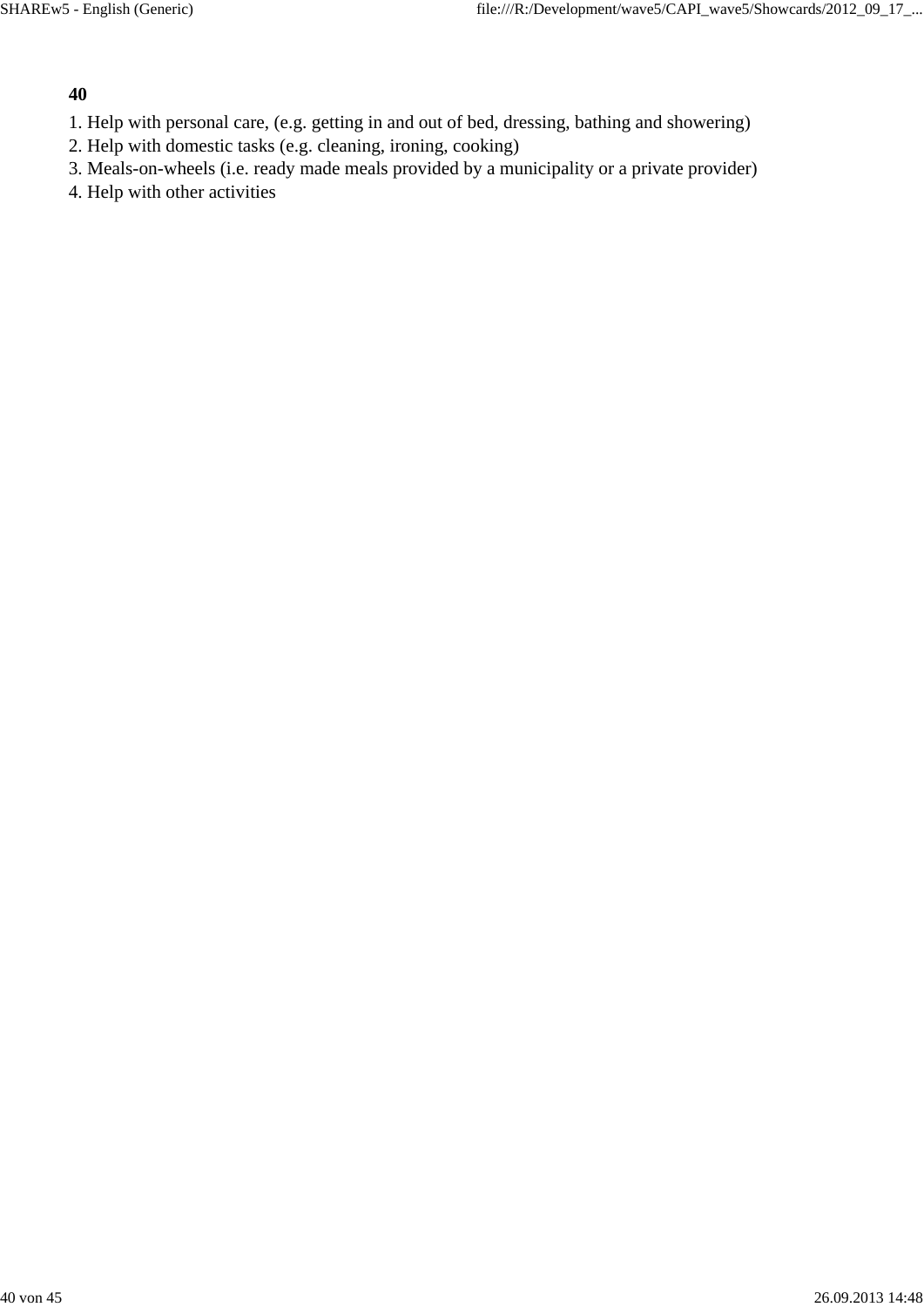- 1. None or very few (0-10 books)
- 2. Enough to fill one shelf (11-25 books)
- 3. Enough to fill one bookcase (26-100 books)
- 4. Enough to fill two bookcases (101-200 books)
- 5. Enough to fill two or more bookcases (more than 200 books)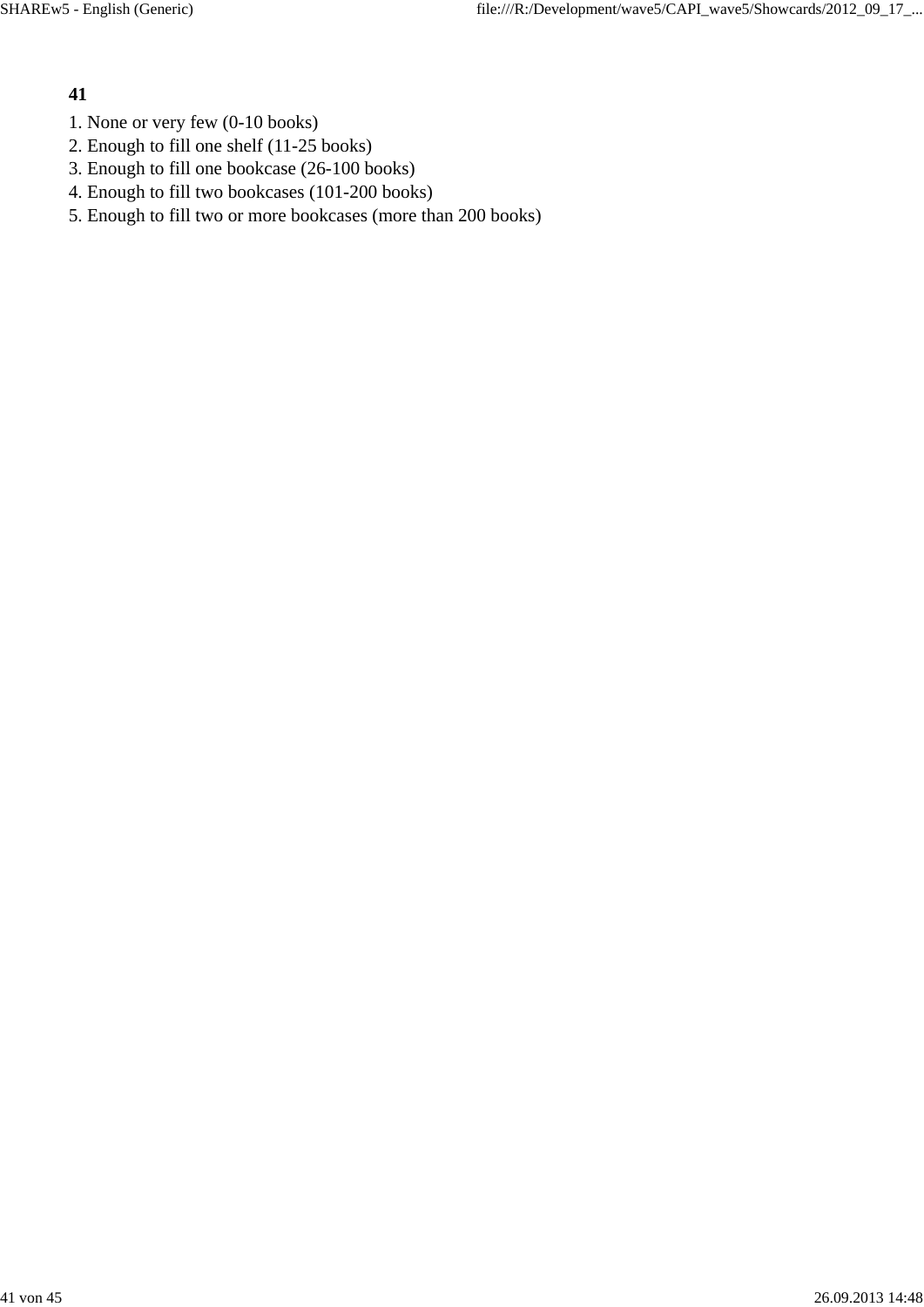- 1. Infectious disease (e.g. measles, rubella, chickenpox, mumps, diphtheria, scarlet fever)
- 2. Polio
- 3. Asthma
- 4. Respiratory problems other than asthma
- 5. Allergies (other than asthma)
- 6. Severe diarrhoea
- 7. Meningitis/encephalitis
- 8. Chronic ear problems
- 9. Speech impairment
- 10. Difficulty seeing even with eyeglasses
- 11. Tubercolosis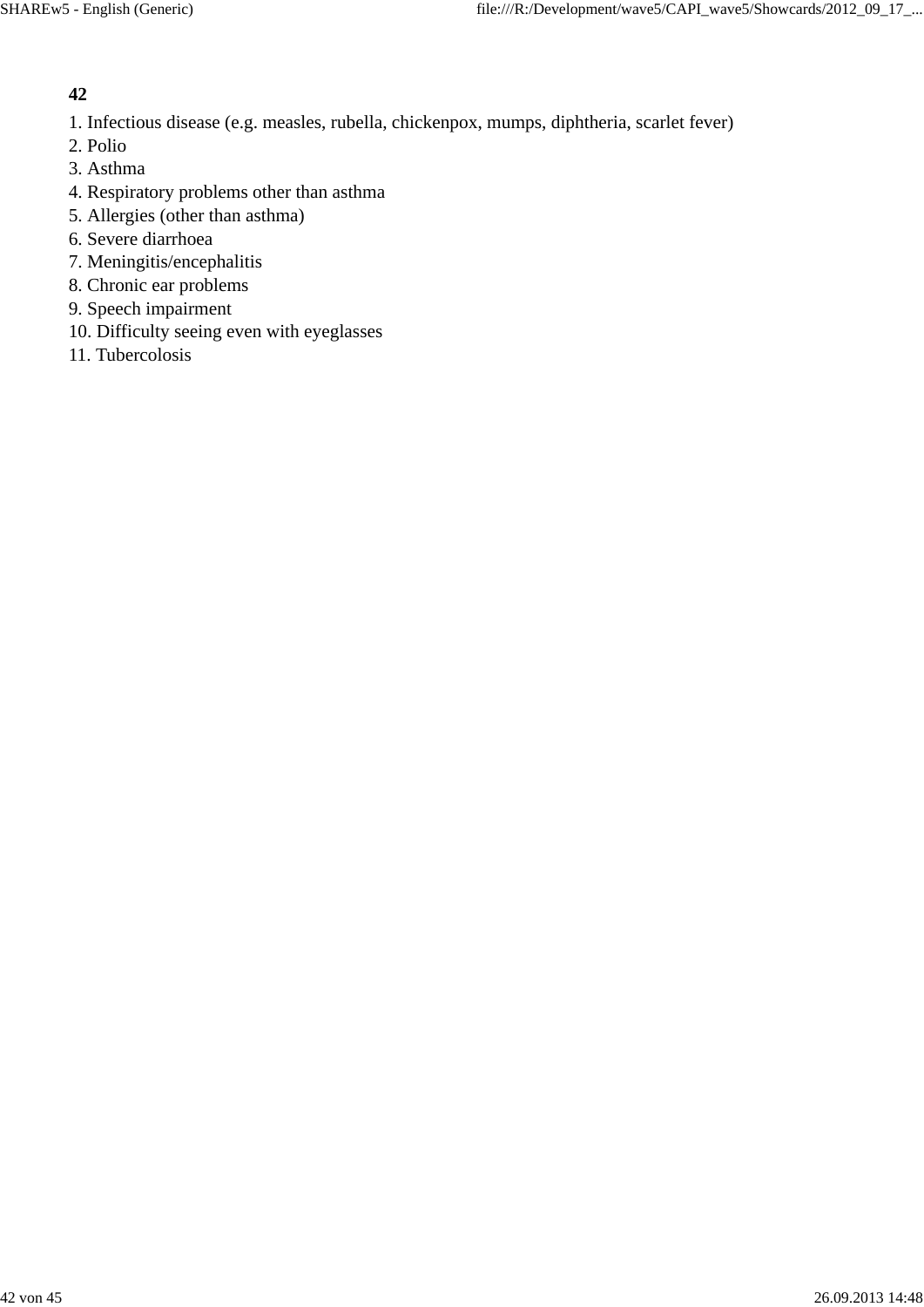- 1. Severe headaches or migraines
- 2. Epilepsy, fits or seizures
- 3. Emotional, nervous, or psychiatric problem
- 4. Broken bones, fractures
- 5. Appendicitis
- 6. Childhood diabetes or high blood sugar
- 7. Heart trouble
- 8. Leukaemia or lymphoma
- 9. Cancer or malignant tumour (excluding minor skin cancers)